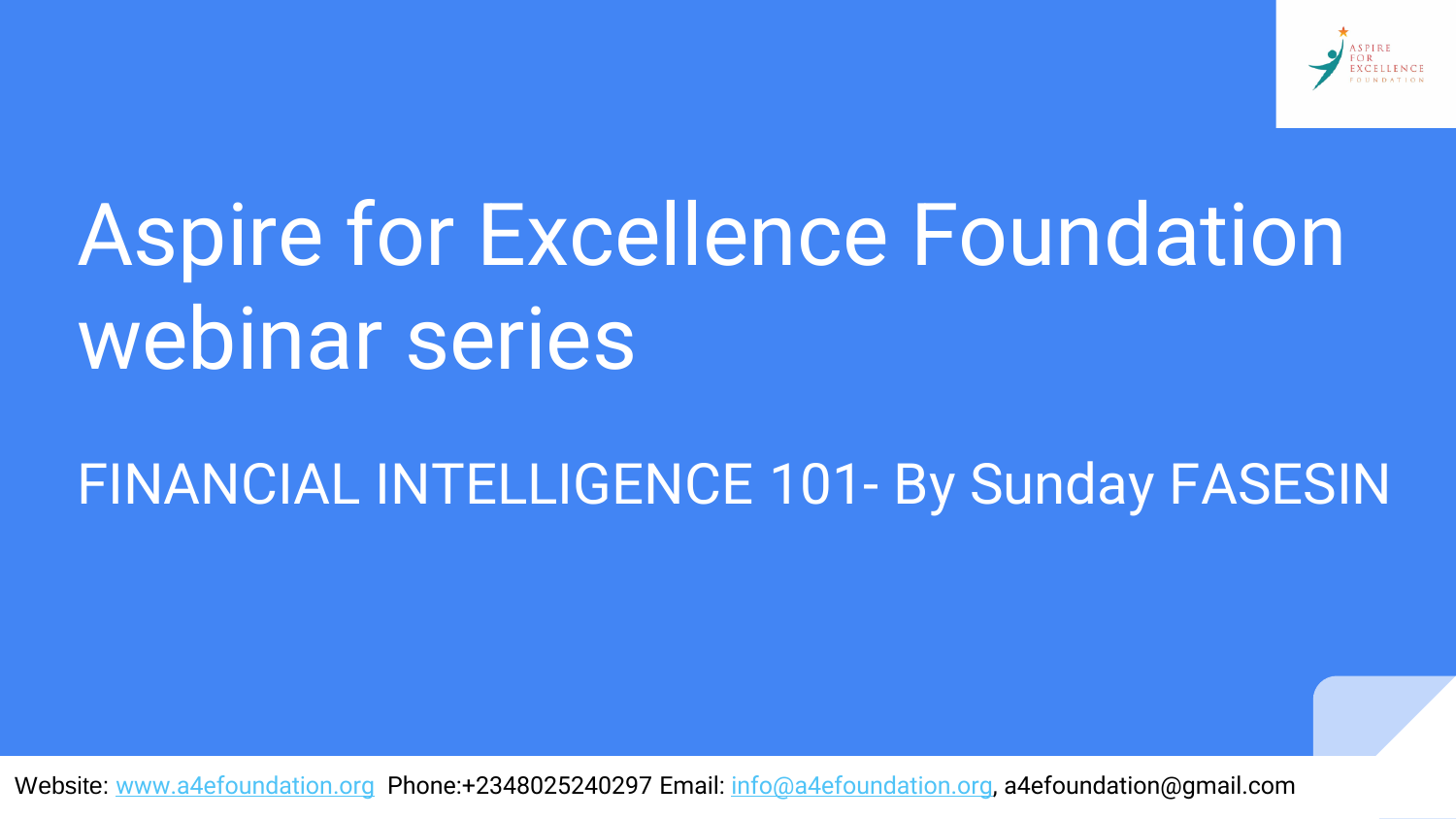

# Sunday FASESIN

A thriving Engineer, a certified Project Management Professional (PMP), with strong passion for finance and global trading. Experienced in in capital market, fixed income market, proprietary currency market trading, exotics (derivatives) and commodities market both at local and global levels with international trainings. Facilitates in financial and investment seminars/trainings during leisure time which has had a far-reaching impact in transforming lives financially.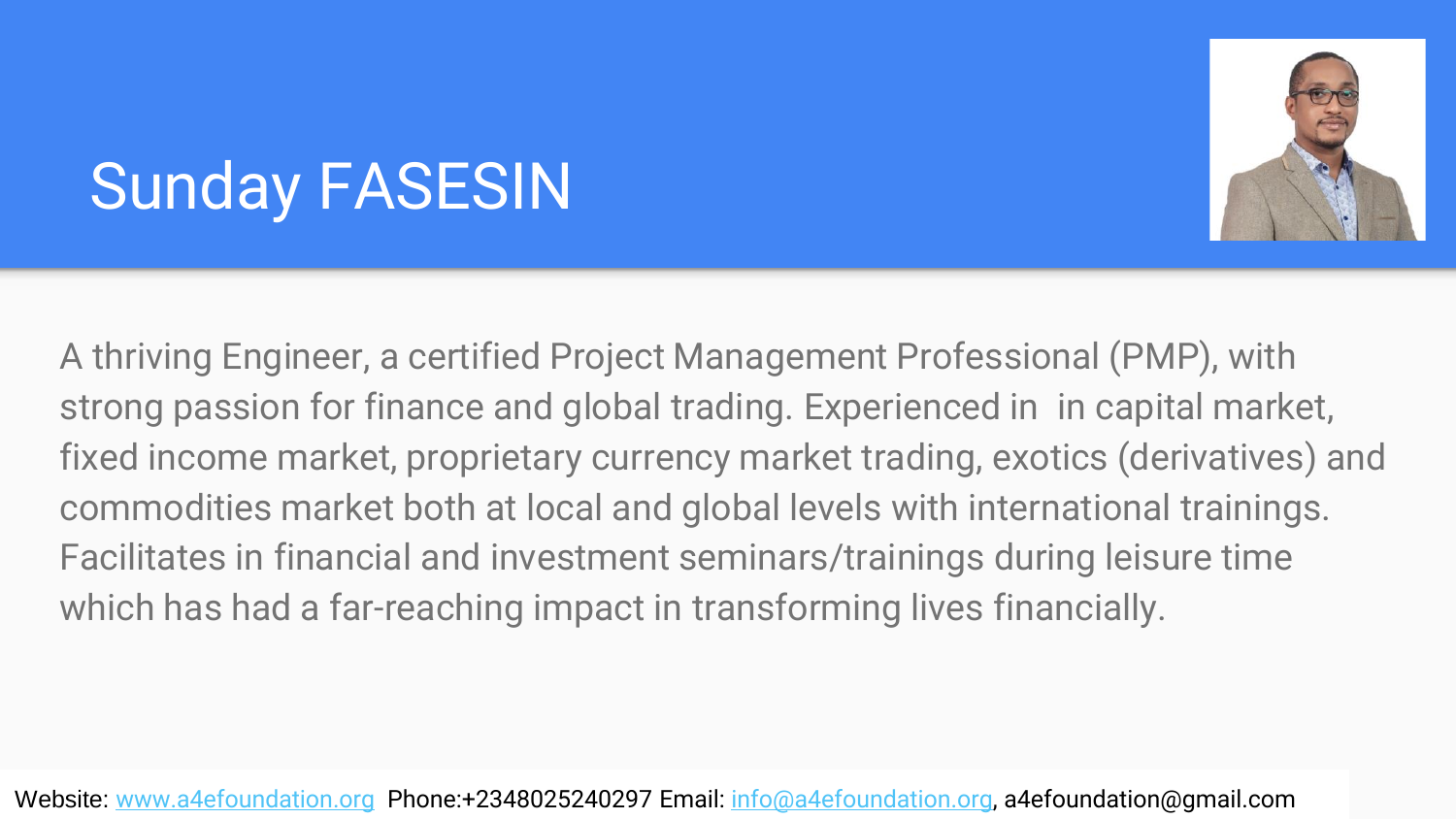# OUTLINE

- Definition
- Financial Discipline
- **•** Setting Financial Goals
- Budgeting/Financial Planning
- Quadrant of Expenses
- Prioritization/Optimization Exercise
- Savings & Investments

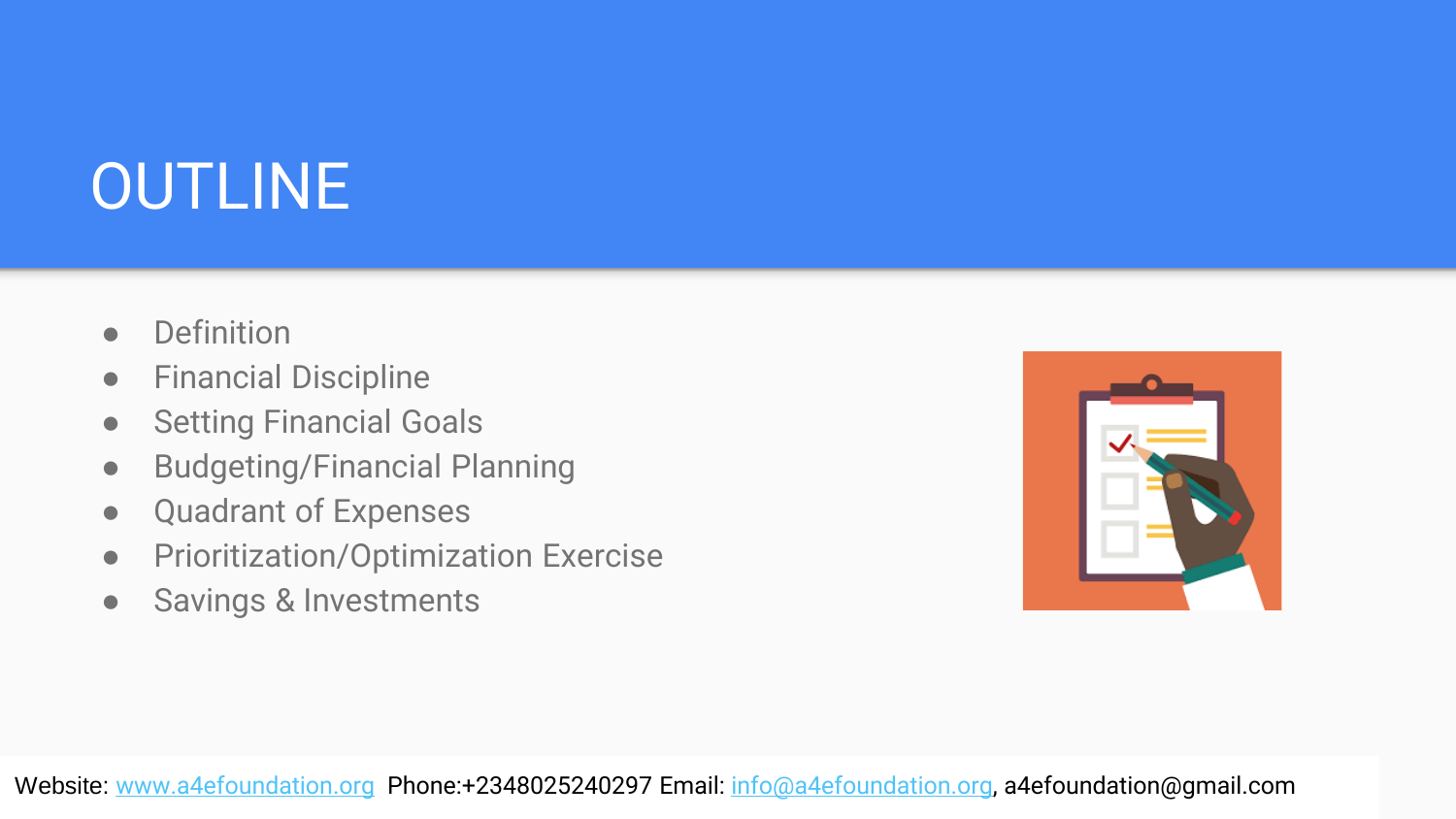# **Definition**

● It is the ability to make sound and intelligent financial decisions in our daily activities.

#### *How much of financial education do you have? How many financial books have you read?*

- It involves;
	- $\checkmark$  Setting financial goal(s)
	- $\checkmark$  Having a well-defined budget
	- $\checkmark$  Savings plan and investment portfolios

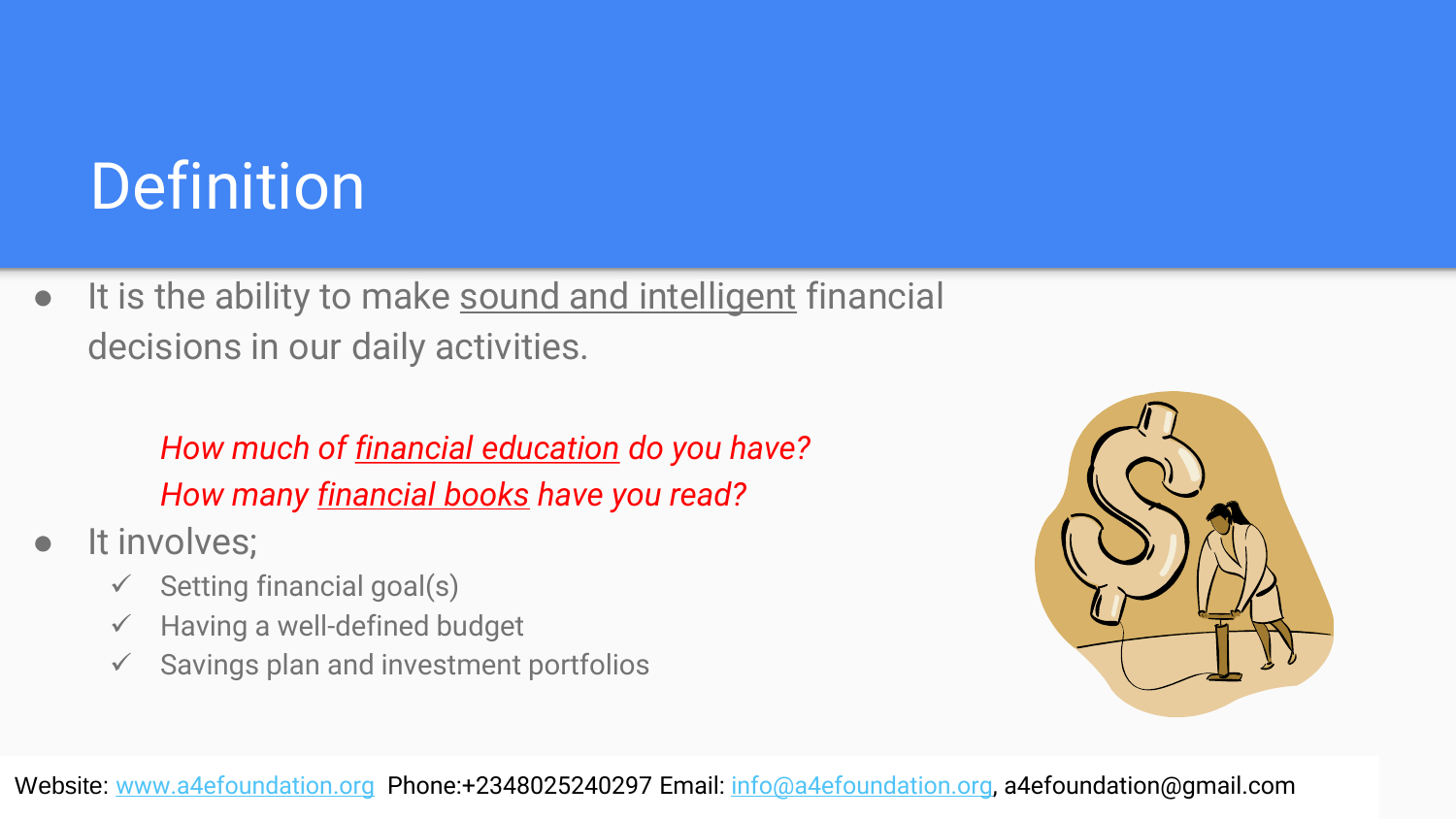### Financial Discipline

- Financial discipline is the ability to delay gratification to achieve your financial goal. Proverbs 21: 20 (NLT) *"The wise have wealth and luxury, but fools spend whatever they get."*
- One major difference between the rich and the poor is consistency.
	- *The rich does what is required (savings/investment) whether it's convenient or not while the poor only does what is required only when it is convenient.*
- Prosperity does not come **automatically** to those who earn 'mega salaries'. It only responds to appropriate financial principles.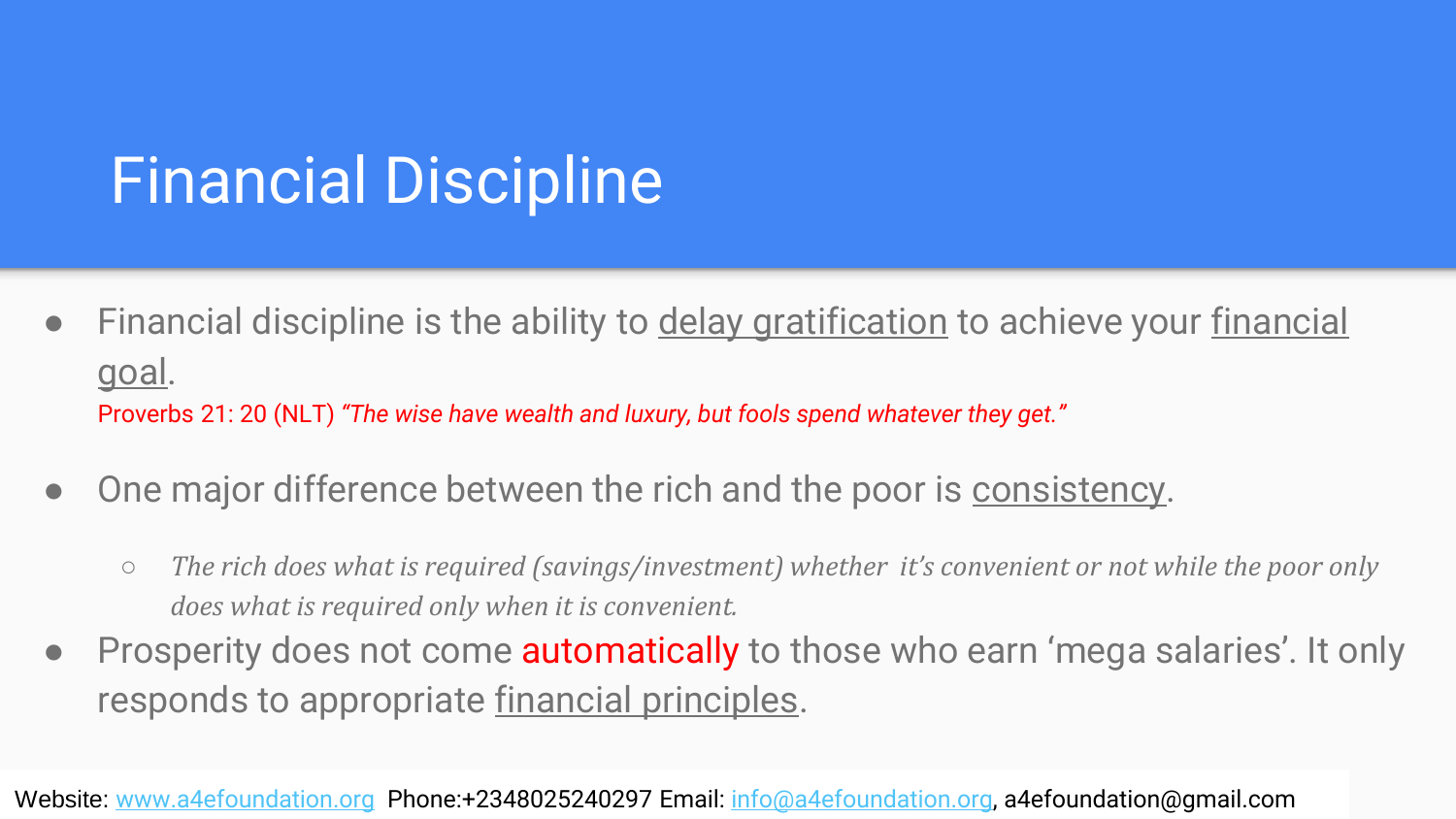### Setting Financial Goals 1/4

- Financial goal is an anticipated net worth that a person or organization envisions, plans and commits to achieve.
- Financial goals like any other goal must be 'SMART'
- **■ S**pecific **■ M**easurable **■ A**chievable **■ R**ealistic **■ T**ime-Bound

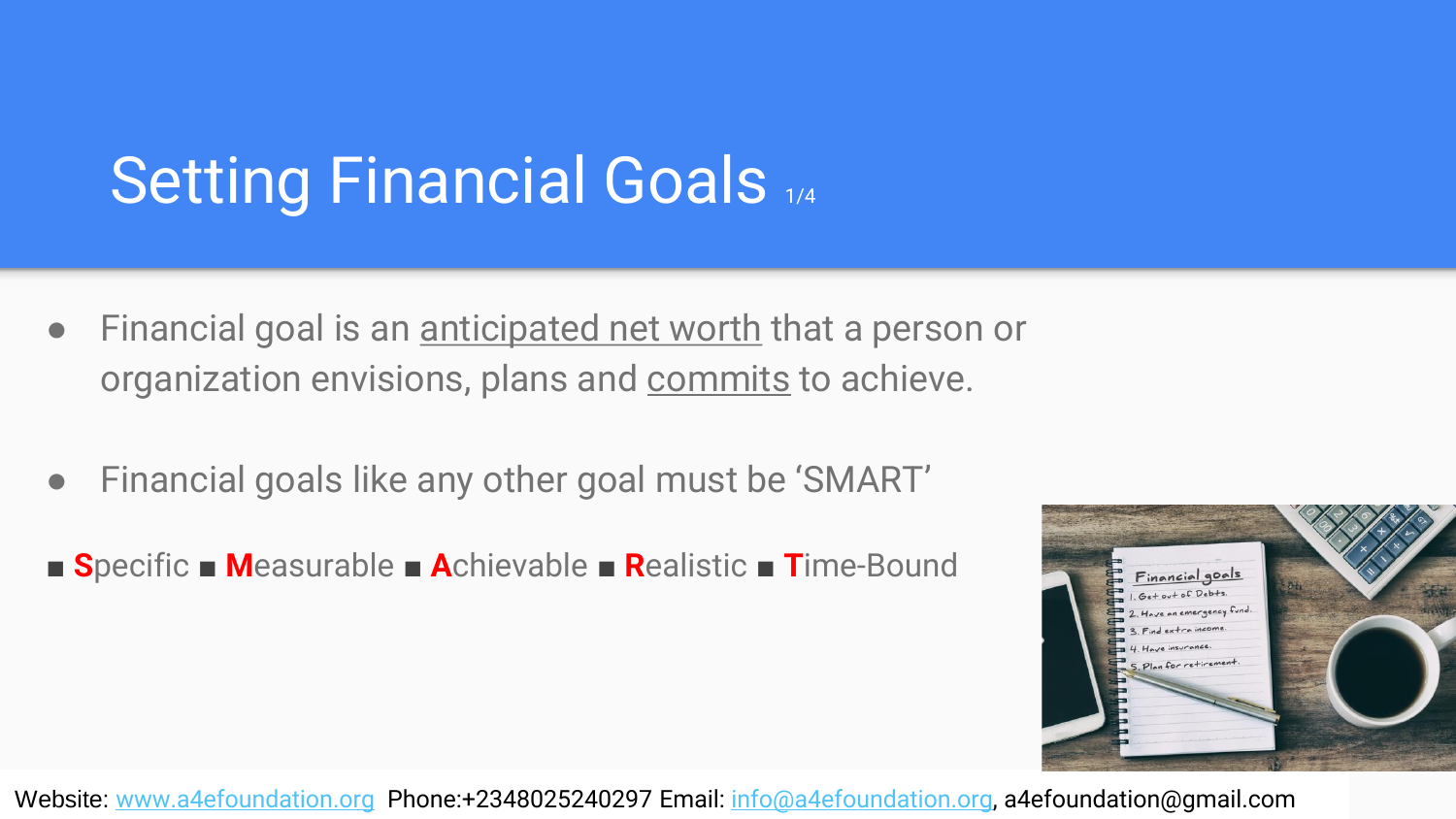# **Setting Financial Goals 2/4.**

#### **Case Study:**

A newly employed graduates (age 27) who earns 200k monthly, sets a goal "I want to be worth N50m in cash at age 55"

#### **Assumption:**

He/She saves and invest 30k monthly from salary at an average return of 10% p.a

#### **Result:**

#### At age 55, he/she would be worth N53M *(goal exceeded)*

| Age | Year | <b>Year Beginning</b><br><b>Capital</b> | <b>Investment</b> | <b>Principal + Interest</b> | <b>Savings</b><br>(JAN-DEC) | <b>Year End</b><br>Capital     |
|-----|------|-----------------------------------------|-------------------|-----------------------------|-----------------------------|--------------------------------|
| 28  | 2022 | ₦ 360,000.00                            | ₦ 36,000.00       | ₦ 396,000.00                | ₦ 360,000.00                | ₦ 756,000.00                   |
| 29  | 2023 | ₦ 756,000.00                            | ₦ 75,600.00       | ₦ 831,600.00                | ₦ 360,000.00                | ₦ 1,191,600.00                 |
| 30  | 2024 | ₦ 1,191,600.00                          | ₦ 119,160.00      | ₦ 1,310,760.00              | ₦ 360,000.00                | ₦ 1,670,760.00                 |
| 31  | 2025 | ₦ 1,670,760.00                          | ₦ 167,076.00      | ₦ 1,837,836.00              | ₦ 360,000.00                | ₦ 2,197,836.00                 |
| 32  | 2026 | ₦ 2,197,836.00                          | ₦ 219,783.60      | ₦ 2,417,619.60              | ₦ 360,000.00                | ₦ 2,777,619.60                 |
| 33  | 2027 | ₦ 2,777,619.60                          | ₦ 277,761.96      | ₦ 3,055,381.56              | ₦ 360,000.00                | ₦ 3,415,381.56                 |
| 34  | 2028 | ₦ 3,415,381.56                          | ₦ 341,538.16      | ₦ 3,756,919.72              | ₦ 360,000.00                | ₦ 4,116,919.72                 |
| 35  | 2029 | ₦ 4,116,919.72                          | ₦ 411,691.97      | ₦ 4,528,611.69              | ₦ 360,000.00                | ₦ 4,888,611.69                 |
| 36  | 2030 | ₦ 4,888,611.69                          | ₦ 488,861.17      | ₦ 5,377,472.86              | ₦ 360,000.00                | ₦ 5,737,472.86                 |
| 37  | 2031 | ₦ 5,737,472.86                          | ₦ 573,747.29      | ₦ 6,311,220.14              | ₦ 360,000.00                | ₦ 6,671,220.14                 |
| 38  | 2032 | ₦ 6,671,220.14                          | ₦ 667,122.01      | ₦ 7,338,342.16              | ₦ 360,000.00                | ₦ 7,698,342.16                 |
| 39  | 2033 | ₦ 7,698,342.16                          | ₦ 769,834.22      | ₦ 8,468,176.37              | ₦ 360,000.00                | ₦ 8,828,176.37                 |
| 40  | 2034 | ₦ 8,828,176.37                          | ₦ 882,817.64      | ₦ 9,710,994.01              |                             | ₦ 360,000.00   ₦ 10,070,994.01 |
| 41  | 2035 | ₦ 10,070,994.01 ₦ 1,007,099.40          |                   | ₦ 11,078,093.41             |                             | ₦ 360,000.00   ₦ 11,438,093.41 |
| 42  | 2036 | ₦ 11,438,093.41 ₦ 1,143,809.34          |                   | ₦ 12,581,902.75             |                             | ₦ 360,000.00   ₦ 12,941,902.75 |
| 43  | 2037 | ₦ 12,941,902.75 ₦ 1,294,190.28          |                   | ₦ 14,236,093.03             |                             | ₦ 360,000.00   ₦ 14,596,093.03 |
| 44  | 2038 | ₦ 14,596,093.03 ₦ 1,459,609.30          |                   | ₦ 16,055,702.33             |                             | ₦ 360,000.00   ₦ 16,415,702.33 |
| 45  | 2039 | ₦ 16,415,702.33 ₦ 1,641,570.23          |                   | ₦ 18,057,272.56             |                             | ₦ 360,000.00   ₦ 18,417,272.56 |
| 46  | 2040 | ₦ 18,417,272.56 ₦ 1,841,727.26          |                   | ₦ 20,258,999.82             |                             | ₦ 360,000.00   ₦ 20,618,999.82 |
| 47  | 2041 | ₦ 20,618,999.82 ₦ 2,061,899.98          |                   | ₦ 22,680,899.80             |                             | ₦ 360,000.00   ₦ 23,040,899.80 |
| 48  | 2042 | ₦ 23,040,899.80 ₦ 2,304,089.98          |                   | ₦ 25,344,989.78             |                             | ₦ 360,000.00   ₦ 25,704,989.78 |
| 49  | 2043 | ₦ 25,704,989.78 ₦ 2,570,498.98          |                   | ₦ 28,275,488.76             |                             | N 360,000.00 N 28,635,488.76   |
| 50  | 2044 | ₦ 28,635,488.76 ₦ 2,863,548.88          |                   | ₦ 31,499,037.63             |                             | ₦ 360,000.00   ₦ 31,859,037.63 |
| 51  | 2045 | ₦ 31,859,037.63 ₦ 3,185,903.76          |                   | ₦ 35,044,941.40             |                             | ₦ 360,000.00   ₦ 35,404,941.40 |
| 52  | 2046 | ₦ 35,404,941.40 ₦ 3,540,494.14          |                   | ₦ 38,945,435.54             |                             | N 360,000.00 N 39,305,435.54   |
| 53  | 2047 | ₦ 39,305,435.54 ₦ 3,930,543.55          |                   | ₦ 43,235,979.09             |                             | ₦ 360,000.00   ₦ 43,595,979.09 |
| 54  | 2048 | ₦ 43,595,979.09 ₦ 4,359,597.91          |                   | ₦ 47,955,577.00             |                             | ₦ 360,000.00   ₦ 48,315,577.00 |
| 55  | 2049 | ₦ 48,315,577.00 ₦ 4,831,557.70          |                   | ₦ 53,147,134.70             |                             | ₦ 360,000.00   ₦ 53,507,134.70 |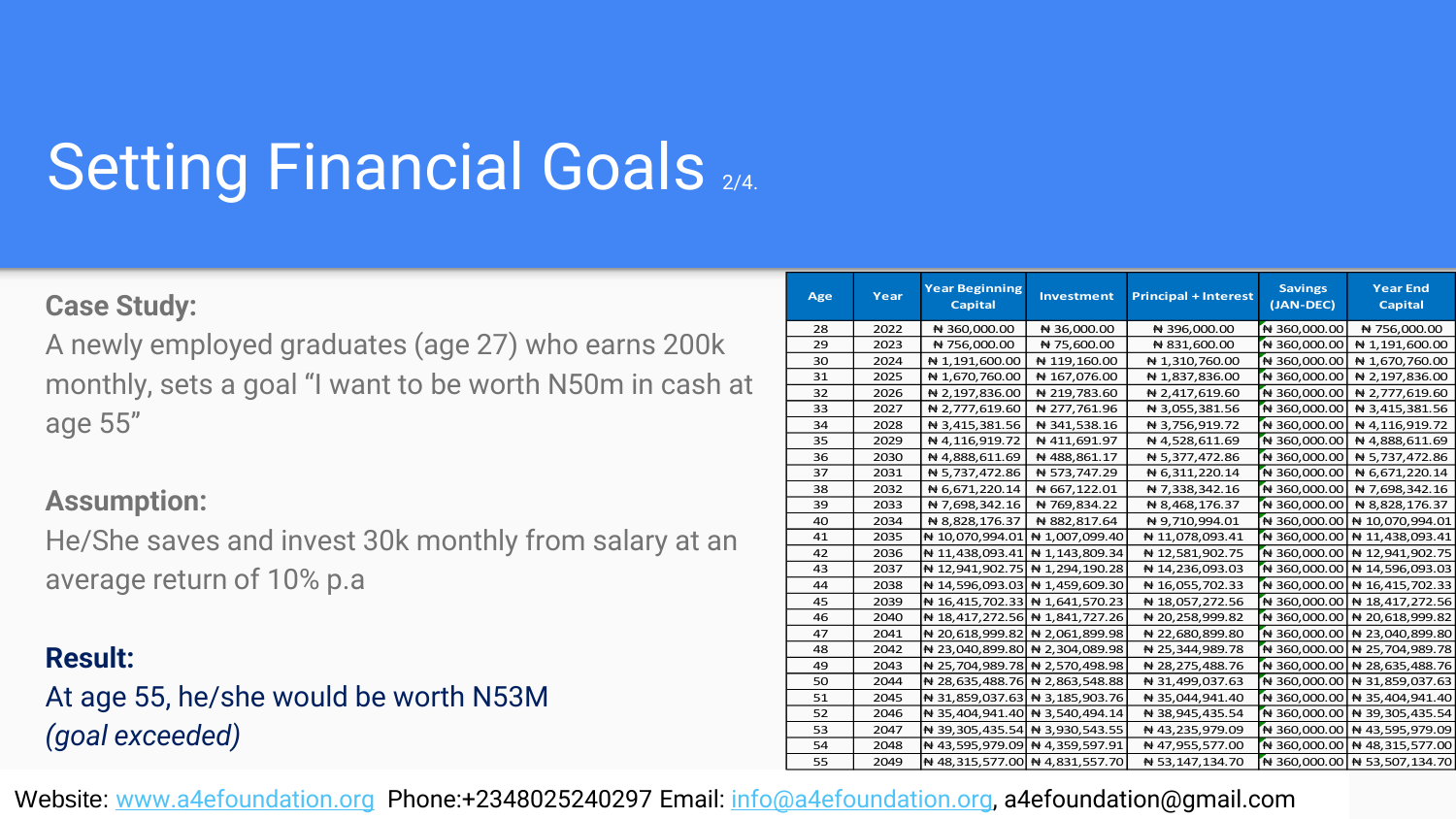### Setting Financial Goals 3/4.

509

#### 2021 BALANCE SHEET (dummy)

Exchange Rate (USDINGN)

**Assets** 

#### **Fixed Assets**

| SIN                           |                      | <b>Current value</b> |            | <b>REMARKS</b> |
|-------------------------------|----------------------|----------------------|------------|----------------|
|                               | <b>Description</b>   | <b>NGN</b>           | <b>USD</b> |                |
|                               | 1 Bed Room Apartment | 1,000.00             | 1.96       |                |
| $\overline{\phantom{a}}$<br>۷ | Land Property        | 2,000.00             | 3.93       |                |
| 3                             | 2020 Toyota Corola   | 5,000.00             | 9.82       |                |
|                               |                      | ₩8 NOO               | 15 72      |                |

#### **Current Assets**

| <b>S/N</b> | <b>Description</b>                   | <b>Current value</b> | <b>REMARKS</b> |  |
|------------|--------------------------------------|----------------------|----------------|--|
|            |                                      | <b>NGN</b>           | <b>USD</b>     |  |
|            | Stock Portfolio                      | 1,000.00             | 1.96           |  |
| 2          | Forex Trading Investment             | 2,000.00             | 3.93           |  |
| 3          | Insurance Schemes                    | 1,000.00             | 1.96           |  |
| 4          | Treasury Bills                       | 3.000.00             | 5.89           |  |
| 5          | Mutual Fund                          | 2,500.00             | 4.91           |  |
| 6          | Returns from Other Business Ventures | 1,000.00             | 1.96           |  |
|            |                                      | ₦ 10.500             | \$20.63        |  |

**TOTAL ASSET** 

₦ 18,500 \$36.35

assumption: par value & other equipment is depreptied 20% yearly

#### **Debts / Liabilities Current value S/N Description Remarks NGN USD** Bank Loans 1,000.00 1.96  $\mathbf{1}$  $\overline{2}$  $1,000.00$ 1.96 Cooperative Loans  $1,000.00$  $1.36$ 3 Borrowing from friends N 3,000.00  $\frac{1}{15.89}$

| NET ASSET VALUE (NAV) | 2021 | #15,500       | \$30.45 |
|-----------------------|------|---------------|---------|
|                       |      |               |         |
| HISTORIC DATA         |      |               |         |
| NET ASSET VALUE (NAV) | 2015 | $\star$ 1.000 | \$4.45  |
|                       |      |               |         |



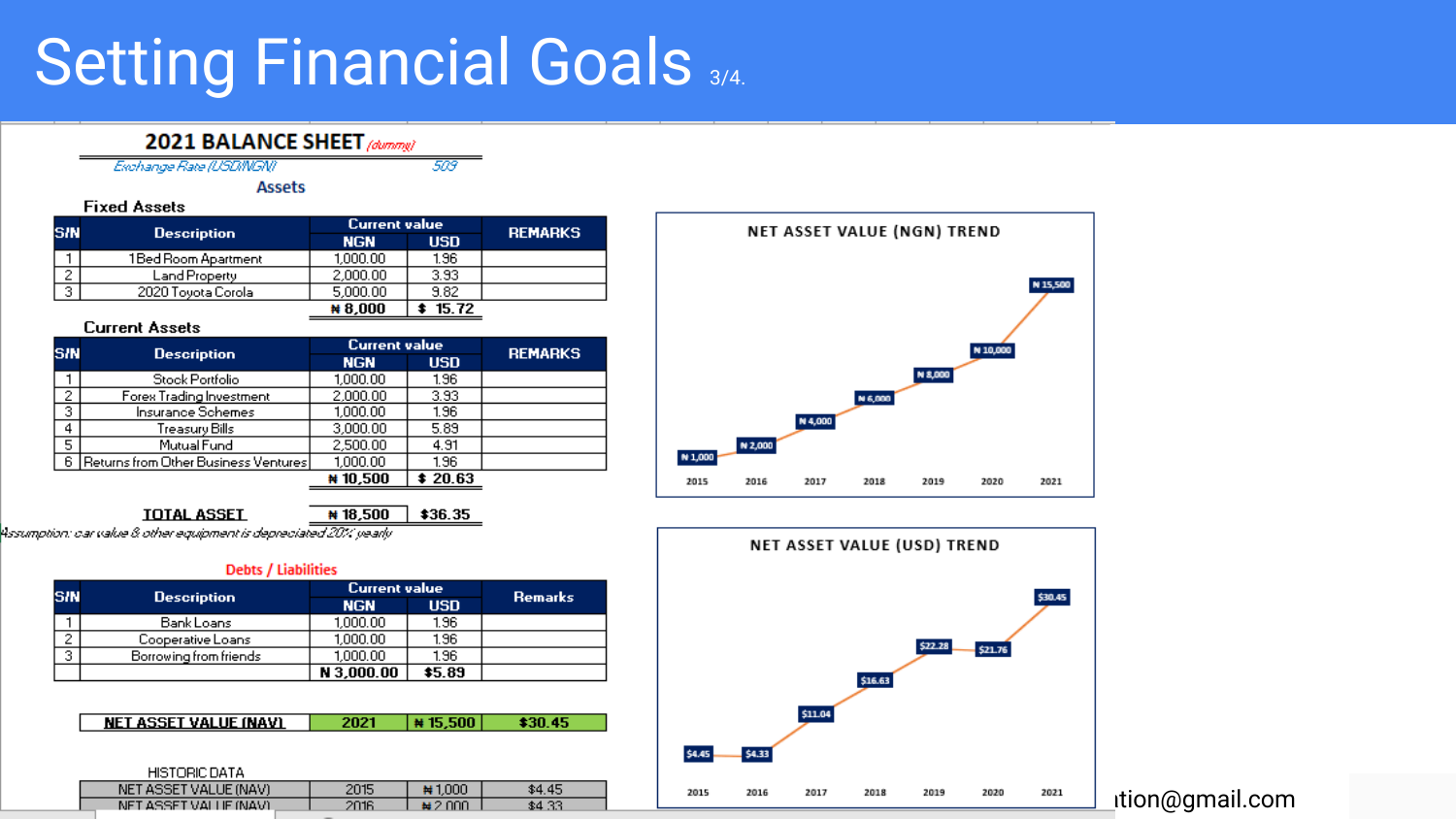### Setting Financial Goals 4/4

#### Exercise.

- *Write out what you want to be worth in the next 1year, 5 years and 10years.*
- *List out all the things (in no particular order) you think you can do that can make you achieve that goal.*
- *Arrange these things in order of priority. What is the most important task? The second most important task? And so on.*
- *Estimate the resources required to achieve your goal and complete your task. Attach target dates to your tasks.*
- *Execute your action plans in a timely manner.*
- *Revisit and revise your plan regularly, especially when you encounter a blocking point or things do not turn out as anticipated. Exhibit some flexibility in your plans and be prepared to change if you need to.*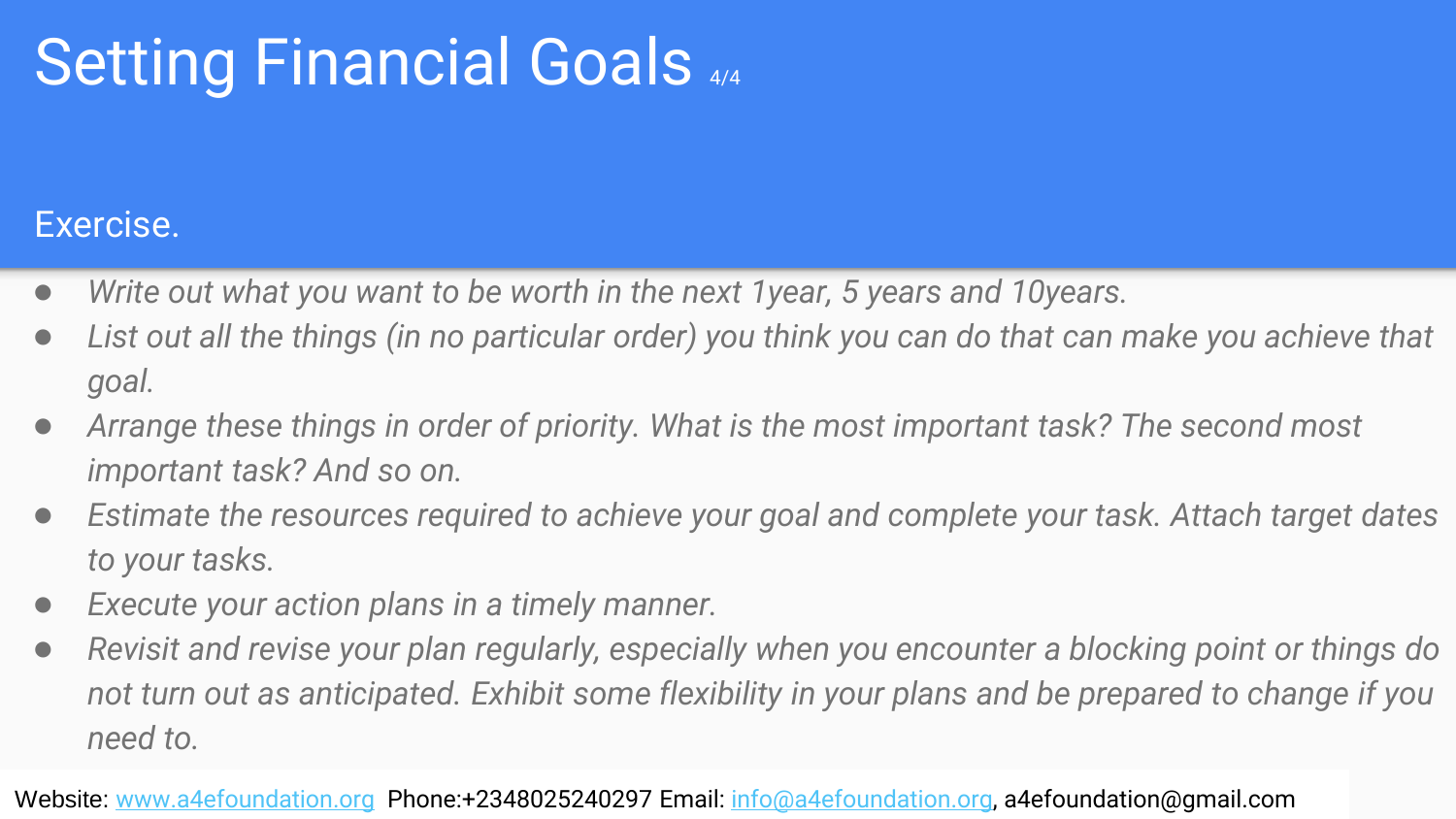# **Budgeting/Financial Planning**<sub>1/2</sub>

- A budget is a plan for your future income and expenditures that can be used as a guideline for spending and saving.
- It is the allocation of resources to needs.
- It eliminates wasteful spending & borrowing

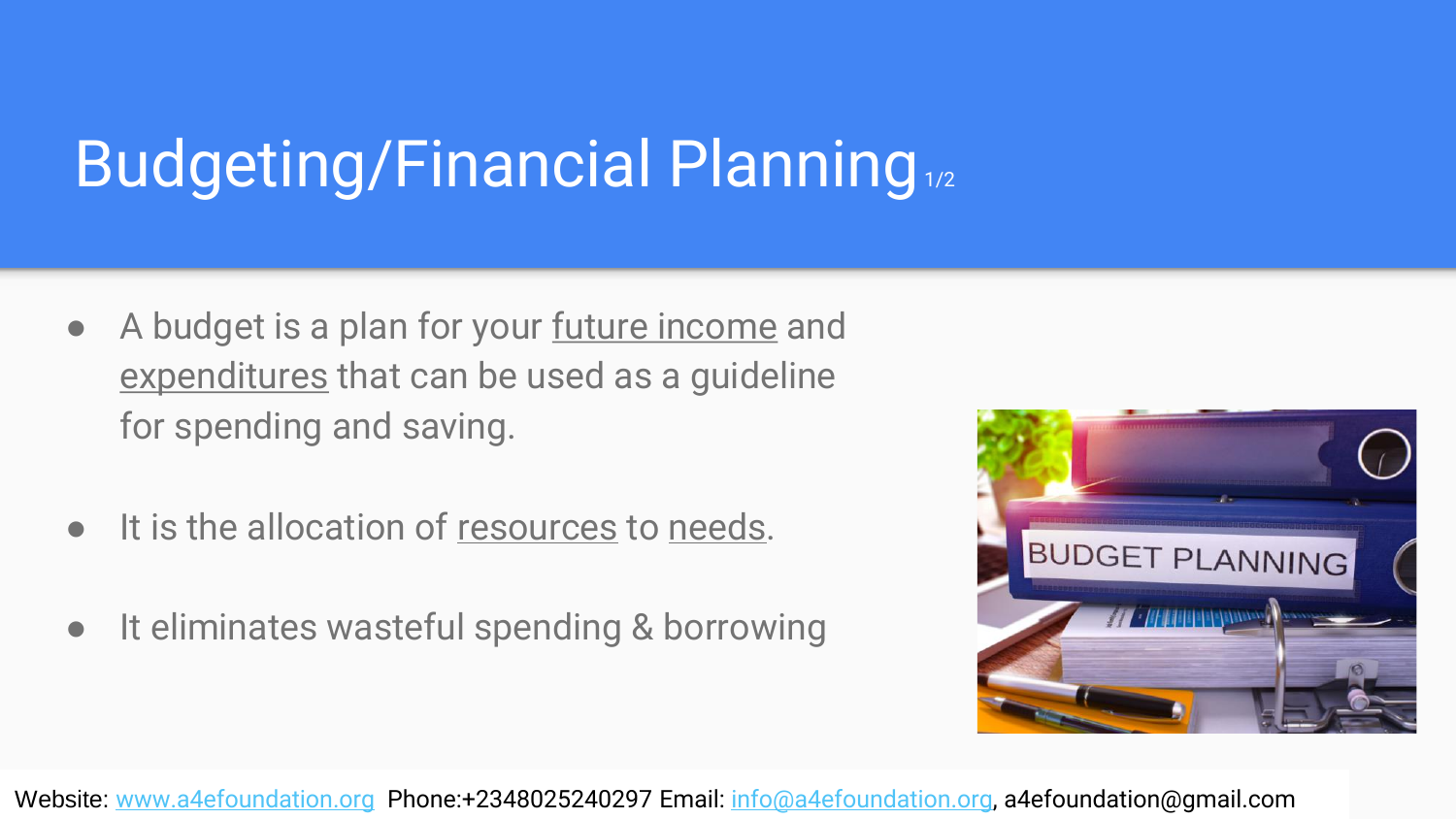### Budgeting/Financial Planning<sub>2/2</sub>

#### How to create a budget?

- Add up all your incomes
- Estimate your expenditure
- Calculate the difference
	- A positive difference means "Expense < Income" – **Good**
	- A negative difference means "Expense > Income" – **Bad**
- Track your performance

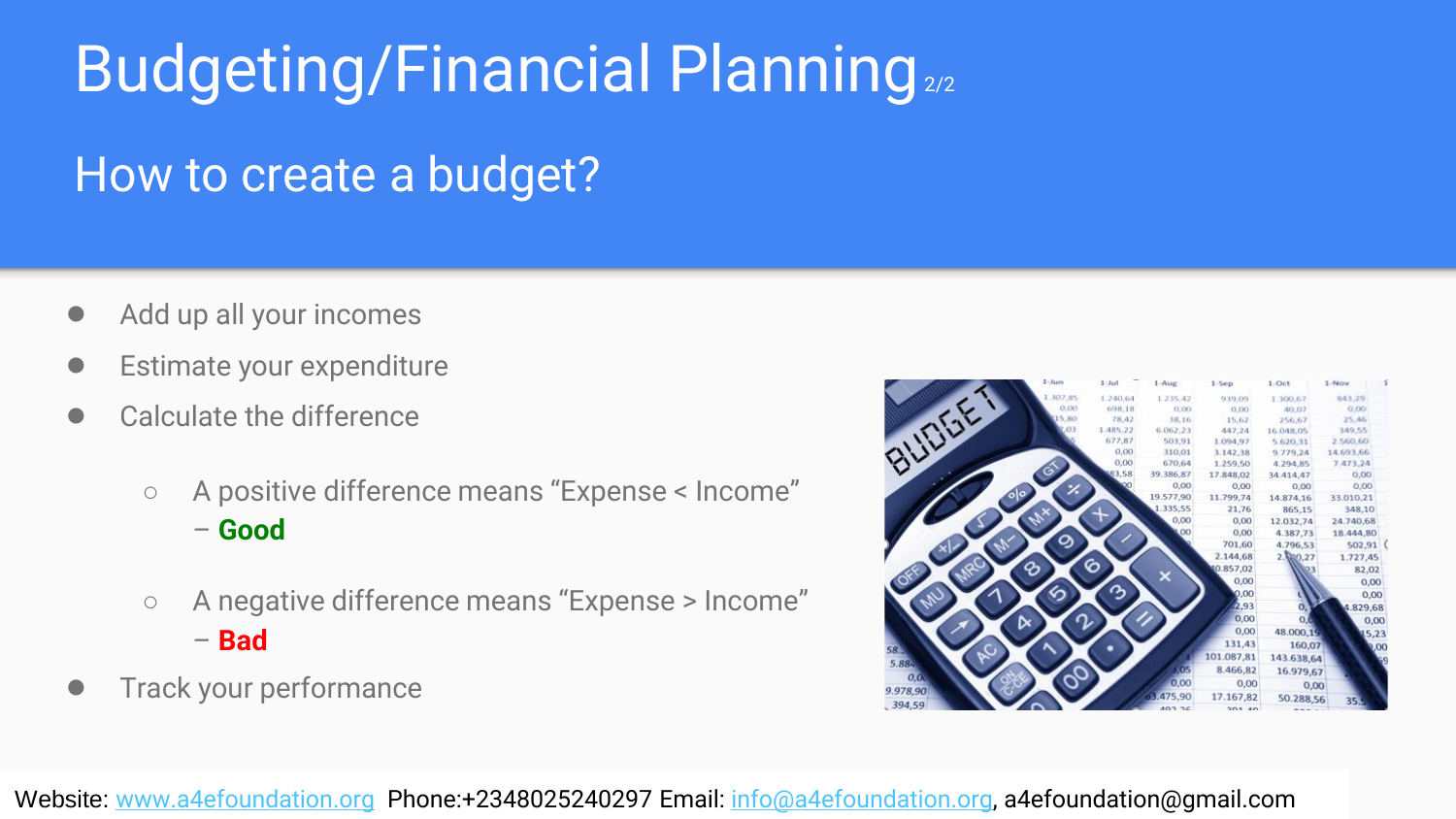### Quadrant of Expenses



- •**Important** *Not Not Not List out your top 20 typical expenses in a month* 
	- *Arrange your list into the four quadrants discussed earlier.*
	- *Where does the majority of your expenses fall into?*
	- *Propose areas of adjustments (where to cut down excesses) and write it out.*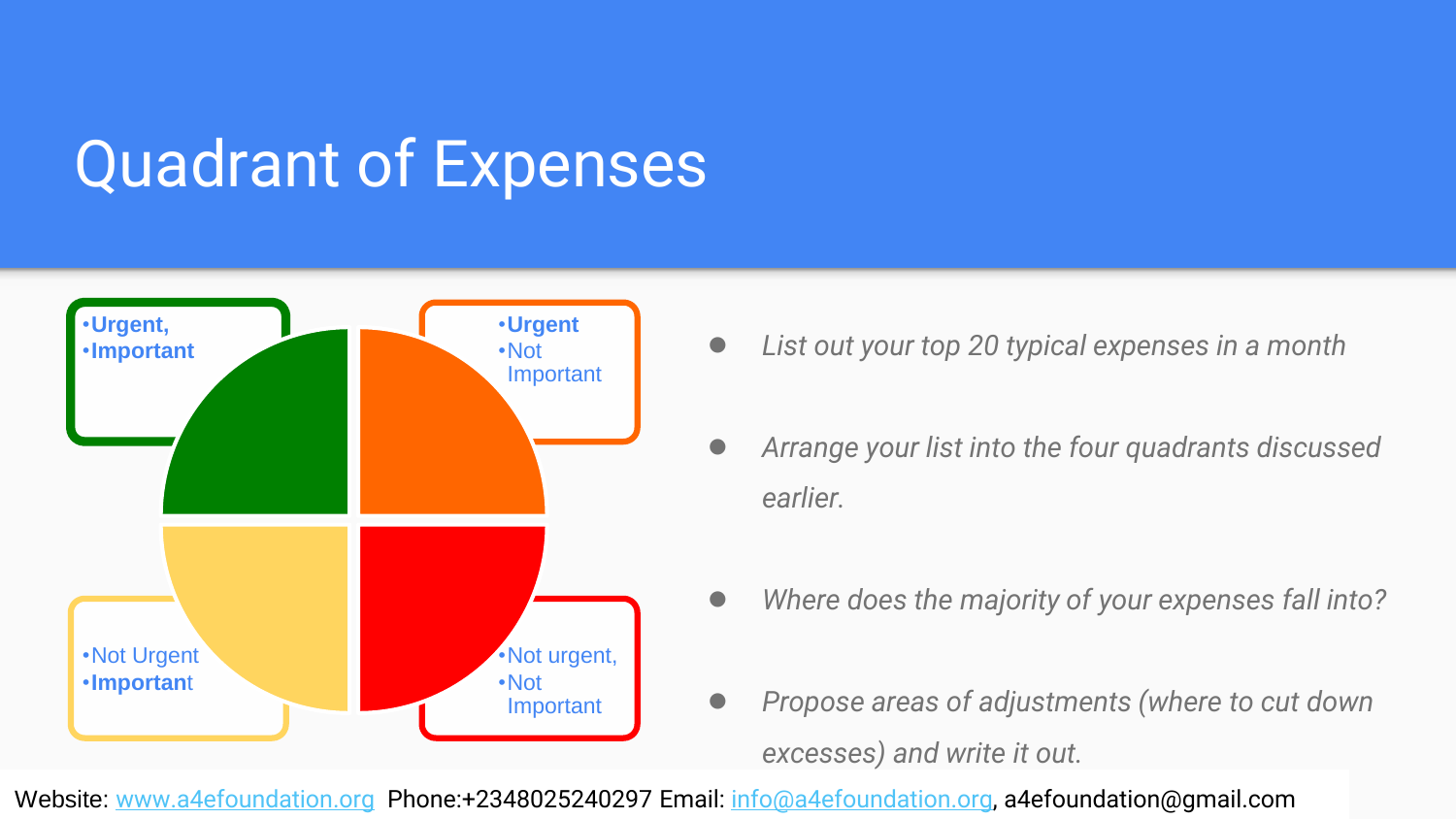# Prioritization/Optimization Exercise 1/4

#### **Assumptions**

- Miss Prisca is single
- She lives in a self-contained apartment that cost **N300,000/annum**
- She works in VI and her monthly salary is **N150,000 (after tax)**

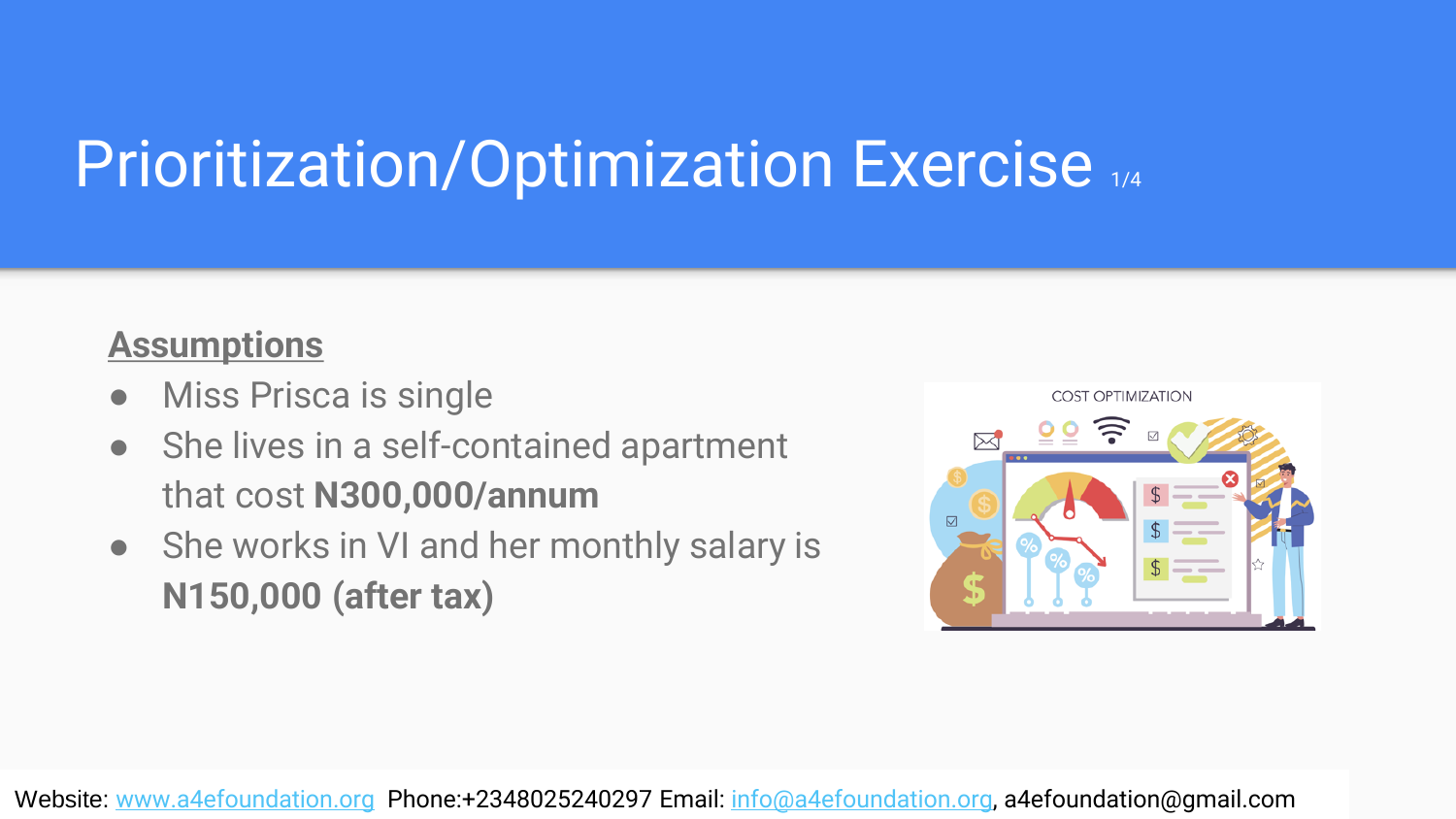### Prioritization/Optimization Exercise 2/4

| <b>Miss Prisca's Typical Monthly Expenses</b> |                                   |              |                  |                                |  |  |  |
|-----------------------------------------------|-----------------------------------|--------------|------------------|--------------------------------|--|--|--|
| S/N                                           | <b>Item</b>                       | Quantity     | <b>Unit Cost</b> | <b>Total Cost</b>              |  |  |  |
|                                               | Kingdom Investment                |              |                  |                                |  |  |  |
| $\mathbf{1}$                                  | Tithe                             | 1            | 15,000           | 15,000                         |  |  |  |
| 2                                             | Church Departmental Dues          | $\mathbf{1}$ | 1,000            | 1,000                          |  |  |  |
| 3                                             | Offering (Twice a week)           | 8            | 500              | 4,000                          |  |  |  |
|                                               | <b>Utilities</b>                  |              |                  |                                |  |  |  |
| 4                                             | <b>DSTV Bill</b>                  | $\mathbf{1}$ | 7,000            | 7,000                          |  |  |  |
| 5                                             | <b>Electric Bill</b>              | $\mathbf{1}$ | 4,000            | 4,000                          |  |  |  |
| 6                                             | Water Bill*                       | $\mathbf{1}$ | 2,000            | 2,000                          |  |  |  |
| 7                                             | <b>Trash Bill</b>                 | $\mathbf{1}$ | 1,500            | 1,500                          |  |  |  |
| 8                                             | Contribution to Salary of Gateman | $\mathbf{1}$ | 3,000            | 3,000                          |  |  |  |
|                                               | <b>Work Related</b>               |              |                  |                                |  |  |  |
| 9                                             | Lunch (at work)                   | 22           | 600              | 13,200                         |  |  |  |
| 10                                            | Transport (Week days)             | 22           | 500              | 11,000                         |  |  |  |
|                                               | <b>Personal</b>                   |              |                  |                                |  |  |  |
| 11                                            | Recharge Card (per week)          | 4            | 1,500            | 6,000                          |  |  |  |
| 12                                            | <b>Internet Subscription</b>      | $\mathbf{1}$ | 3,000            | 3,000                          |  |  |  |
| 13                                            | Allowance to parents              | $\mathbf{1}$ | 15,000           | 15,000                         |  |  |  |
| 14                                            | House Supplies (Food Items)       | $\mathbf{1}$ | 10,000           | 10,000                         |  |  |  |
| 15                                            | House Supplies (Non- Food Items)  | $\mathbf{1}$ | 10,500           | 10,500                         |  |  |  |
| 16                                            | Gas Cylinder Refill               | 1            | 3,500            | 3,500                          |  |  |  |
| 17                                            | Savings Towards House Rent        | $\mathbf{1}$ | 25,000           | 25,000                         |  |  |  |
| 18                                            | Salon Cost (Hair & Nails) Avg/Wk  | 4            | 1,500            | 6,000                          |  |  |  |
| 19                                            | Laundry                           | $1\,$        | 7,000            | 7,000                          |  |  |  |
| 20                                            | Miscelleneous                     | $\mathbf{1}$ | 5,000            | 5,000                          |  |  |  |
|                                               | <b>Total Expenses</b>             |              |                  | 152700                         |  |  |  |
| .                                             | <b>Savings</b><br>ᢛ               |              | 001000001000     | $-2,700$<br>$\overline{\cdot}$ |  |  |  |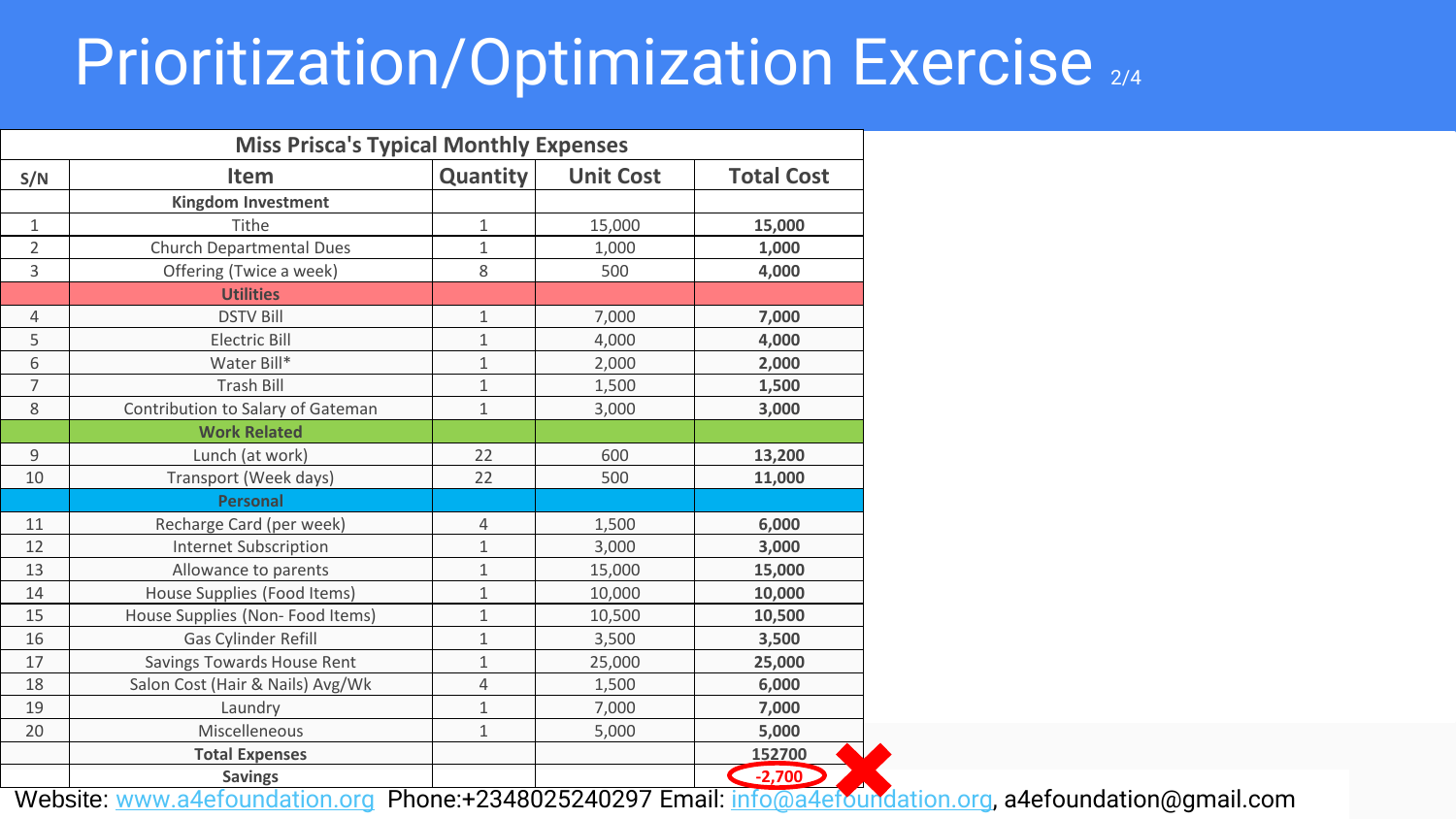### Prioritization/Optimization Exercise 3/4.

| <b>Item</b>                       |              |                  |                   |                          |
|-----------------------------------|--------------|------------------|-------------------|--------------------------|
|                                   | Quantity     | <b>Unit Cost</b> | <b>Total Cost</b> |                          |
| Kingdom Investment                |              |                  |                   |                          |
| Tithe                             | 1            | 15,000           | 15,000            |                          |
| Church Departmental Dues          | $\mathbf 1$  | 1,000            | 1,000             | 'No Touch' Zone!         |
| Offering (Twice a week)           | 8            | 500              | 4,000             |                          |
| <b>Utilities</b>                  |              |                  |                   |                          |
| <b>DSTV Bill</b>                  | $\mathbf 1$  | 7,000            | 7,000             | <b>Cheaper Option?</b>   |
| <b>Electric Bill</b>              | $\mathbf{1}$ | 4,000            | 4,000             |                          |
| Water Bill*                       | $\mathbf 1$  | 2,000            | 2.000             |                          |
| <b>Trash Bill</b>                 | 1            | 1,500            | 1.500             |                          |
| Contribution to Salary of Gateman | $\mathbf{1}$ | 3,000            | 3,000             |                          |
| <b>Work Related</b>               |              |                  |                   |                          |
| Lunch (at work)                   | 22           | 600              | 13,200            | <b>Take Lunch to Wo</b>  |
| Transport (Week days)             | 22           | 500              | 11,000            |                          |
| <b>Personal</b>                   |              |                  |                   |                          |
| Recharge Card (per week)          | 4            | 1,500            | 6.000             | <b>CUG/WhatsApp 0</b>    |
| <b>Internet Subscription</b>      | 1            | 3,000            | 3.000             | <b>Network/Promos</b>    |
| Allowance to parents              | $\mathbf 1$  | 15,000           | 15.000            |                          |
| House Supplies (Food Items)       | $\mathbf{1}$ | 10,000           | 10.000            | Cost to increase b       |
| House Supplies (Non-Food Items)   | $\mathbf 1$  | 10,500           | 10.500            | <b>Could be reduced</b>  |
| <b>Gas Cylinder Refill</b>        | 1            | 3,500            | 3.500             |                          |
| Savings Towards House Rent        | $\mathbf 1$  | 25,000           | 25.000            |                          |
| Salon Cost (Hair & Nails) Avg/Wk  | 4            | 1,500            | 6.000             | Could be optimize        |
| Laundry                           | $\mathbf{1}$ | 7,000            | 7,000             | <b>Laundry cost coul</b> |
| Miscalleneous                     | $\mathbf{1}$ | 5,000            | 5,000             | <b>Could be reduced</b>  |
| <b>Total Expenses</b>             |              |                  | 152700            |                          |
| Savings                           |              |                  | $-2,700$          |                          |
|                                   |              |                  |                   |                          |

**Cheaper Option? GoTV, MetroDigital**

**Work?** 

**CUG/WhatsApp Call/ Online Call apps /Cheaper Network/Promos**

**Cost is also based on lunch Could slightly** 

**Could be optimized to twice a month Laundry cost could be reduced or eliminated Could slightly**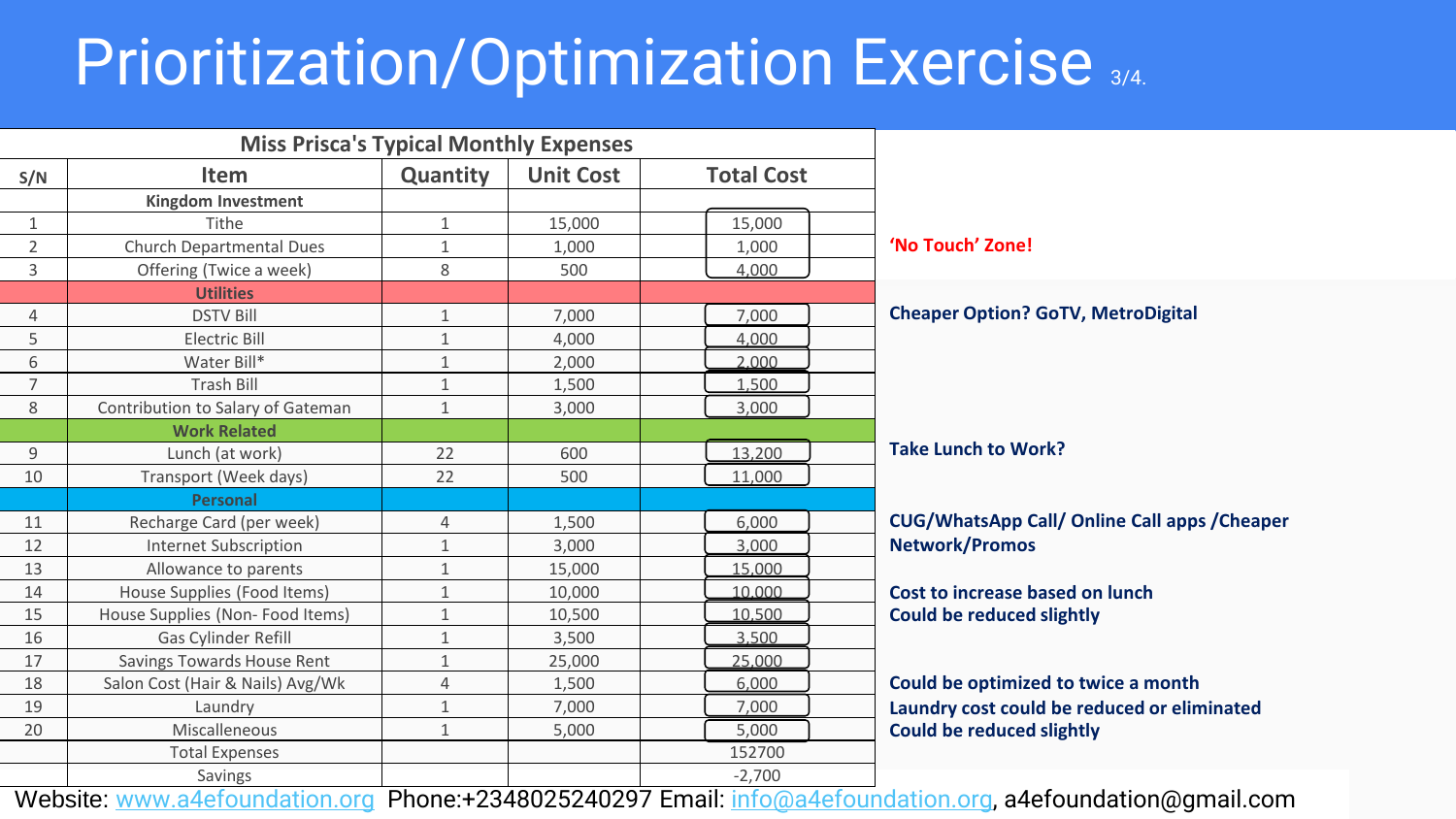### Prioritization/Optimization Exercise 4/4.

| <b>Miss Prisca's Typical Monthly Expenses - Optimized</b> |                                   |                |                  |                   |  |  |  |
|-----------------------------------------------------------|-----------------------------------|----------------|------------------|-------------------|--|--|--|
| S/N                                                       | <b>Item</b>                       | Quantity       | <b>Unit Cost</b> | <b>Total Cost</b> |  |  |  |
|                                                           | <b>Kingdom Investment</b>         |                |                  |                   |  |  |  |
| 1                                                         | Tithe                             | 1              | 15,000           | 15,000            |  |  |  |
| $\overline{2}$                                            | <b>Church Departmental Dues</b>   | 1              | 1,000            | 1,000             |  |  |  |
| 3                                                         | Offering (Twice a week)           | 8              | 500              | 4,000             |  |  |  |
|                                                           | <b>Savings</b>                    |                |                  | 25,000            |  |  |  |
|                                                           | <b>Utilities</b>                  |                |                  |                   |  |  |  |
| 4                                                         | <b>DSTV Bill</b>                  | $\mathbf{1}$   | 2,000            | 2,000             |  |  |  |
| 5                                                         | Electric Bill                     | $\mathbf{1}$   | 4,000            | 4,000             |  |  |  |
| 6                                                         | Water Bill *                      | 1              | 2,000            | 2,000             |  |  |  |
| 7                                                         | <b>Trash Bill</b>                 | $\mathbf{1}$   | 1,500            | 1,500             |  |  |  |
| 8                                                         | Contribution to Salary of Gateman | $\mathbf{1}$   | 3,000            | 3,000             |  |  |  |
|                                                           | <b>Work Related</b>               |                |                  |                   |  |  |  |
| 9                                                         | Lunch (at work)                   | 22             |                  | $\mathbf{0}$      |  |  |  |
| 10                                                        | Transport (Week days)             | 22             | 500              | 11,000            |  |  |  |
|                                                           | <b>Personal</b>                   |                |                  |                   |  |  |  |
| 11                                                        | Recharge Card (per week)          | 4              | 750              | 3,000             |  |  |  |
| 12                                                        | <b>Internet Subscription</b>      | 1              | 3,000            | 3,000             |  |  |  |
| 13                                                        | Allowance to parents              | $\mathbf{1}$   | 15,000           | 15,000            |  |  |  |
| 14                                                        | House Supplies (Food Items)       | 1              | 14,000           | 14,000            |  |  |  |
| 15                                                        | House Supplies (Non-Food Items)   | 1              | 8,500            | 8,500             |  |  |  |
| 16                                                        | Gas Cylinder Refill               | 1              | 3,500            | 3,500             |  |  |  |
| 17                                                        | Savings Towards House Rent        | $\mathbf{1}$   | 25,000           | 25,000            |  |  |  |
| 18                                                        | Salon Cost (Hair & Nails) Avg/Wk  | $\overline{2}$ | 1,500            | 3,000             |  |  |  |
| 19                                                        | Laundry                           | $\mathbf{1}$   | 1,500            | 1,500             |  |  |  |
| 20                                                        | Miscalleneous                     | $\mathbf{1}$   | 5,000            | 5,000             |  |  |  |
|                                                           | <b>Total Expenses + Savings</b>   |                |                  | 150000            |  |  |  |

#### **The Result**

Miss Prisca is able to save 25k from her salary of 150k monthly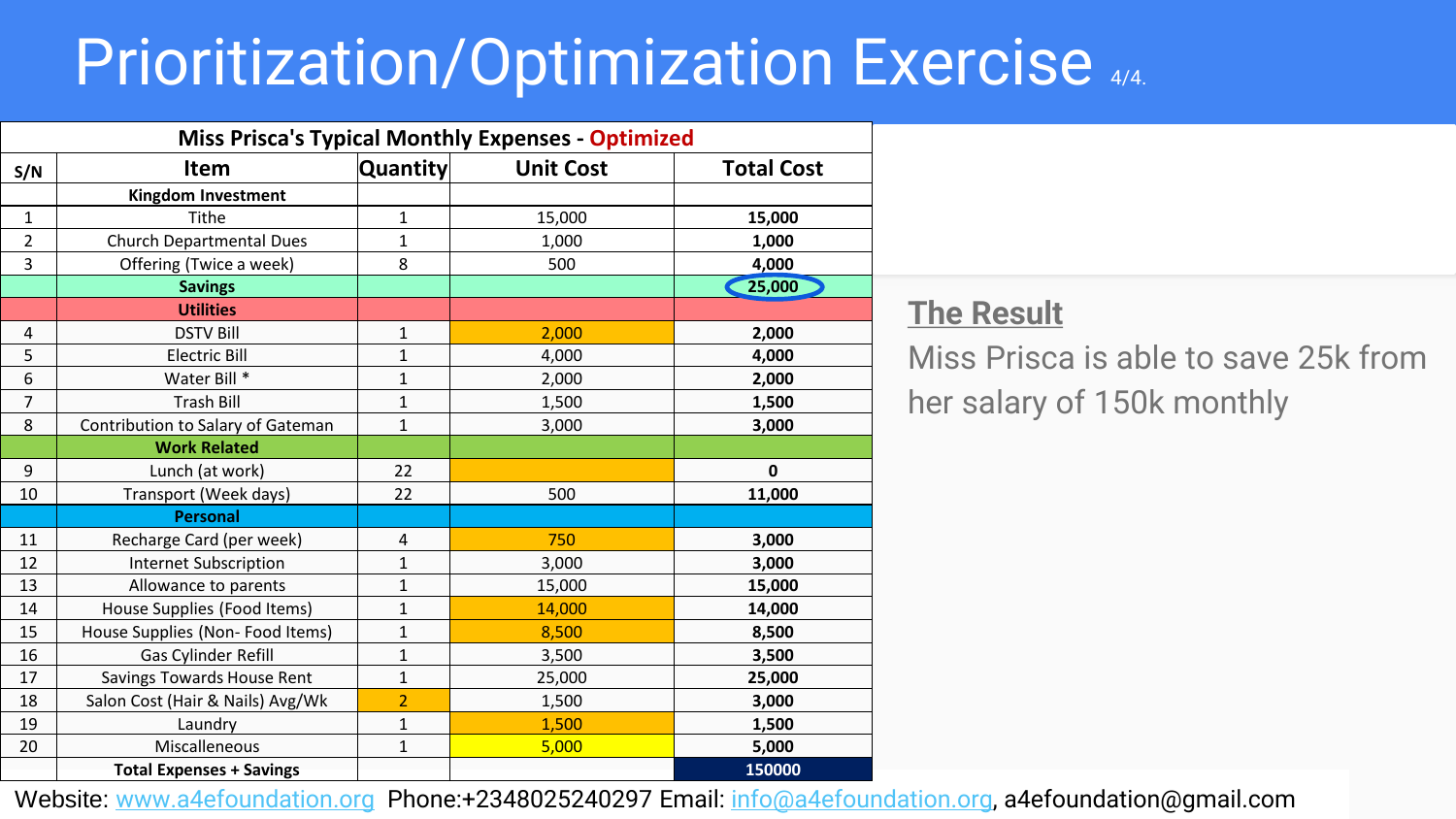### Savings and Investment 1/8

Common Myths Associated with Savings and Investments

- Savings and Investments are only for 'high income' earners Earnings are only relative – anyone can save and invest!
- 'Its too early to start saving and investing' Its never too early to start; the earlier the better
- fits too late to start saving and investing' Its also never too late to start; anything is better than nothing
- Success on saving and investing is by luck Financial success is mostly attributed to discipline, wisdom & information

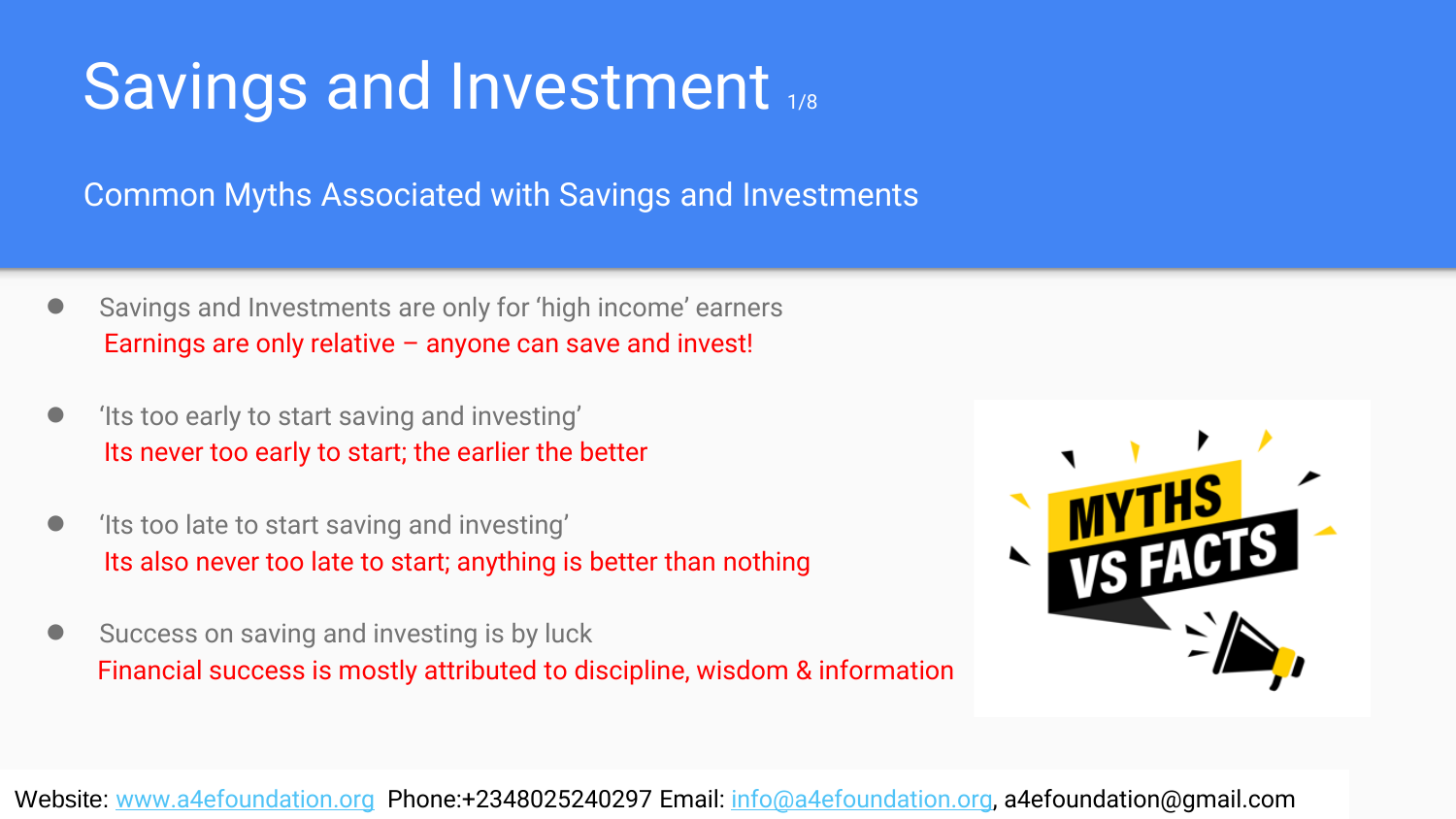# Savings and Investment 2/8

#### Why Invest Now and Spend Later?

*What is the first thing you do when you receive your salary? Or when you receive a major income?* 

Case Study 1

- Mr B is 30years old; he earns N3, 000, 000 annually, saves N1, 000, 000 annually.
- At the beginning of the 2nd year, he decides to invest in treasury bills, commercial papers, mutual funds, e.t.c at an average ROI 12.5%.
- If he decides to stop saving and investing at age 45, (he stops the annual additional N1m savings) and allows the accrued principal to keep rolling over.

**What will be his worth at age 55?**

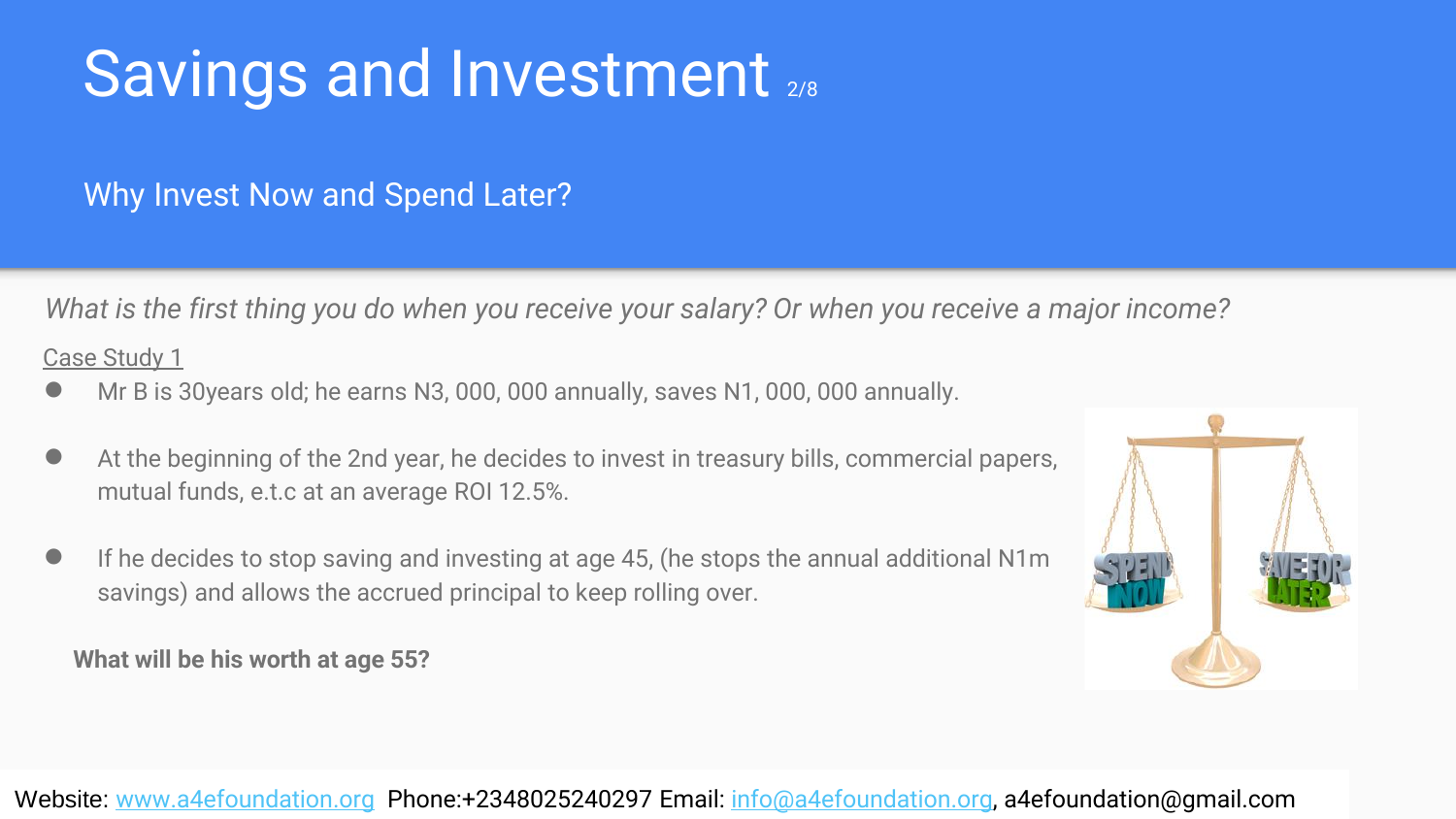### Savings and Investment 3/8

|     | Year | <b>Year Beginning</b>                  |                 | <b>Savings</b>              | <b>Year End</b>   |                  |
|-----|------|----------------------------------------|-----------------|-----------------------------|-------------------|------------------|
| Age |      | Capital                                | Investment      | <b>Principal + Interest</b> | (JAN-DEC)         | Capital          |
| 31  | 2022 | ₦ 1,000,000.00                         | ₦ 125,000.00    | ₦ 1,125,000.00              | ₦ 1,000,000.00    | ₦ 2,125,000.00   |
| 32  | 2023 | ₦ 2,125,000.00                         | ₦ 265,625.00    | ₦ 2,390,625.00              | ₦ 1,000,000.00    | ₦ 3,390,625.00   |
| 33  | 2024 | ₦ 3,390,625.00                         | ₦ 423,828.13    | ₦ 3,814,453.13              | $\#$ 1,000,000.00 | ₦ 4,814,453.13   |
| 34  | 2025 | ₦ 4,814,453.13                         | N 601,806.64    | ₦ 5,416,259.77              | ₦ 1,000,000.00    | ₦ 6,416,259.77   |
| 35  | 2026 | ₦ 6,416,259.77                         | ₦ 802,032.47    | ₦ 7,218,292.24              | ₦ 1,000,000.00    | ₦ 8,218,292.24   |
| 36  | 2027 | ₦ 8,218,292.24                         | ₦ 1,027,286.53  | ₦ 9,245,578.77              | ₦ 1,000,000.00    | ₦ 10,245,578.77  |
| 37  | 2028 | ₦ 10,245,578.77                        | ₦ 1,280,697.35  | ₦ 11,526,276.11             | ₦ 1,000,000.00    | ₦ 12,526,276.11  |
| 38  | 2029 | ₦ 12,526,276.11                        | ₦ 1,565,784.51  | ₦ 14,092,060.63             | ₦ 1,000,000.00    | ₦ 15,092,060.63  |
| 39  | 2030 | ₦ 15,092,060.63                        | ₦ 1,886,507.58  | ₦ 16,978,568.20             | $\#$ 1,000,000.00 | ₦ 17,978,568.20  |
| 40  | 2031 | ₦ 17,978,568.20                        | ₦ 2,247,321.03  | ₦ 20,225,889.23             | ₦ 1,000,000.00    | ₦ 21,225,889.23  |
| 41  | 2032 | ₦ 21,225,889.23                        | ₦ 2,653,236.15  | ₦ 23,879,125.38             | ₦ 1,000,000.00    | ₦ 24,879,125.38  |
| 42  | 2033 | ₦ 24,879,125.38                        | ₦ 3,109,890.67  | ₦ 27,989,016.06             | ₦ 1,000,000.00    | ₦ 28,989,016.06  |
| 43  | 2034 | ₦ 28,989,016.06                        | ₦ 3,623,627.01  | ₦ 32,612,643.06             | ₦ 1,000,000.00    | ₦ 33,612,643.06  |
| 44  | 2035 | ₦ 33,612,643.06                        | ₦ 4,201,580.38  | ₦ 37,814,223.45             | ₦ 1,000,000.00    | ₦ 38,814,223.45  |
| 45  | 2036 | ₦ 38,814,223.45                        | ₦ 4,851,777.93  | ₦ 43,666,001.38             | ₦ 1,000,000.00    | ₦ 44,666,001.38  |
| 46  | 2037 | ₦ 44,666,001.38                        | ₦ 5,583,250.17  | ₦ 50,249,251.55             |                   | ₦ 50,249,251.55  |
| 47  | 2038 | ₦ 50,249,251.55                        | ₦ 6,281,156.44  | ₦ 56,530,407.99             |                   | ₦ 56,530,407.99  |
| 48  | 2039 | ₦ 56,530,407.99                        | ₦ 7,066,301.00  | ₦ 63,596,708.99             |                   | ₦ 63,596,708.99  |
| 49  | 2040 | ₦ 63,596,708.99                        | ₦ 7,949,588.62  | ₦ 71,546,297.61             |                   | ₦ 71,546,297.61  |
| 50  | 2041 | ₦ 71,546,297.61                        | ₦ 8,943,287.20  | ₦ 80,489,584.82             |                   | ₦ 80,489,584.82  |
| 51  | 2042 | ₦ 80,489,584.82                        | ₦ 10,061,198.10 | ₦ 90,550,782.92             |                   | ₦ 90,550,782.92  |
| 52  | 2043 | ₦ 90,550,782.92                        | ₦ 11,318,847.86 | ₦ 101,869,630.78            |                   | ₦ 101,869,630.78 |
| 53  | 2044 | $\# 101,869,630.78 \# 12,733,703.85$   |                 | ₦ 114,603,334.63            |                   | ₦ 114,603,334.63 |
| 54  | 2045 | $\#$ 114,603,334.63 $\#$ 14,325,416.83 |                 | ₦ 128,928,751.46            |                   | ₦ 128,928,751.46 |
| 55  | 2046 | $\#$ 128,928,751.46 $\#$ 16,116,093.93 |                 | ₦ 145,044,845.39            |                   | ₦ 145,044,845.39 |

*Mr. B would be worth approximately N145M at age 55*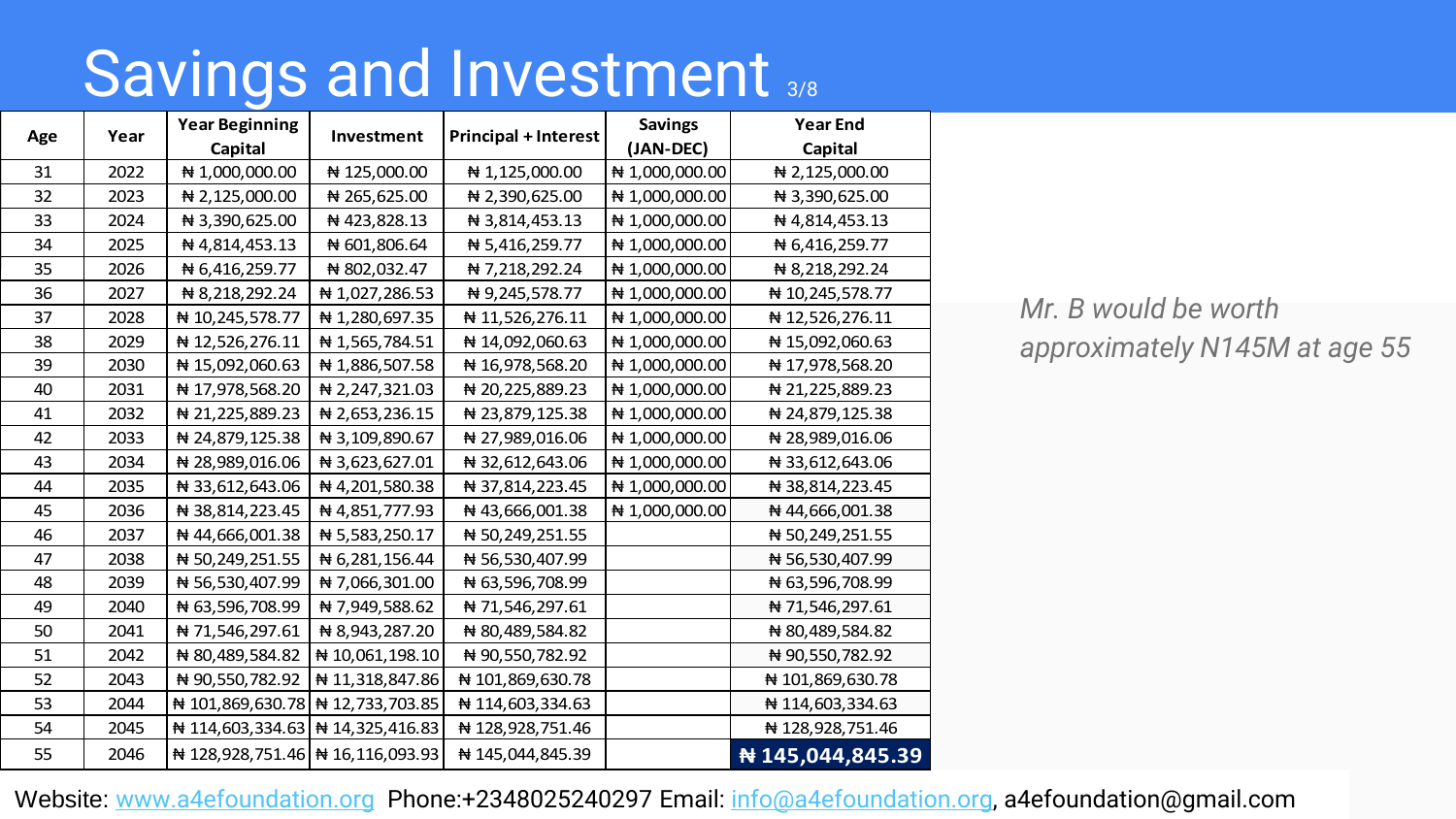### Savings and Investment 4/8

Why Invest Now and Spend Later?

#### *Case Study 2*

- Mr.C is 30years old; he earns N3, 000, 000 annually, and spends all.
- He made the decision to start aggressive saving and investing at age 40, with an annual sum of N2 million (twice the value of Mr.B).
- At the beginning of the 2nd year, he decides to invest in treasury bills, commercial papers, mutual funds, e.t.c at an average ROI 12.5%.
- If he decides to continue investing N2M at the beginning of each year in addition with the previous capital and interest.



**What will be his worth at age 55?**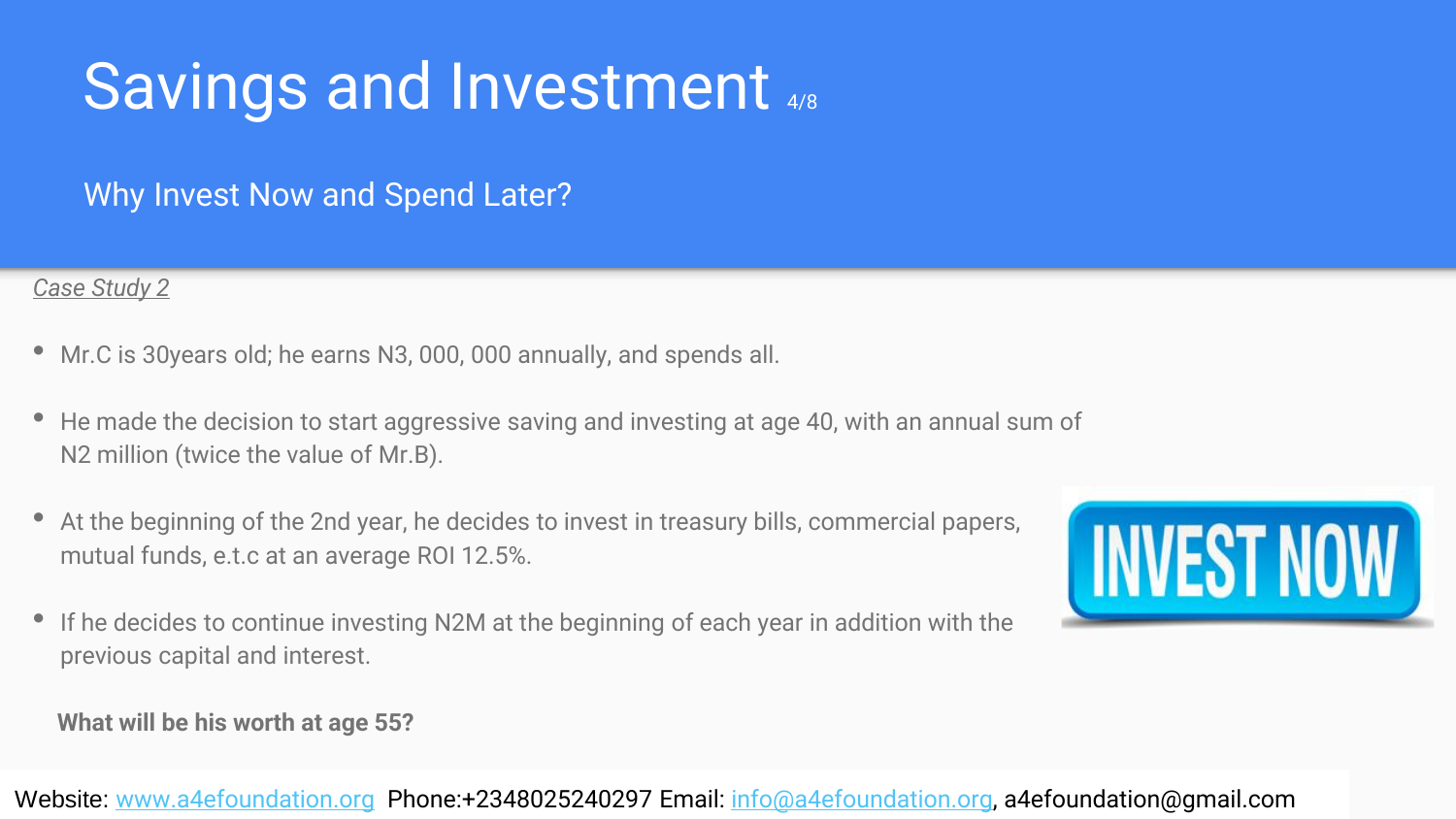### Savings and Investment  $5/8$

| Age | Year | <b>Year Beginning</b><br>Capital | Investment                           | <b>Principal + Interest</b> | <b>Savings</b><br>(JAN-DEC) | <b>Year End</b><br>Capital |  |  |  |  |
|-----|------|----------------------------------|--------------------------------------|-----------------------------|-----------------------------|----------------------------|--|--|--|--|
| 31  | 2022 |                                  |                                      |                             |                             |                            |  |  |  |  |
| 32  | 2023 |                                  |                                      |                             |                             |                            |  |  |  |  |
| 33  | 2024 |                                  |                                      |                             |                             |                            |  |  |  |  |
| 34  | 2025 |                                  |                                      |                             |                             |                            |  |  |  |  |
| 35  | 2026 |                                  |                                      |                             |                             |                            |  |  |  |  |
| 36  | 2027 |                                  | <b>NO INVESTMENT YEARS @ @ @ @ @</b> |                             |                             |                            |  |  |  |  |
| 37  | 2028 |                                  |                                      |                             |                             |                            |  |  |  |  |
| 38  | 2029 |                                  |                                      |                             |                             |                            |  |  |  |  |
| 39  | 2030 |                                  |                                      |                             |                             |                            |  |  |  |  |
| 40  | 2031 |                                  |                                      |                             |                             |                            |  |  |  |  |
| 41  | 2032 | $\bigstar$ 2,000,000.00          | $\#$ 250,000.00                      | $\# 2,250,000.00$           | ₦ 2,000,000.00              | ₦ 4,250,000.00             |  |  |  |  |
| 42  | 2033 | ₦ 4,250,000.00                   | ₦ 531,250.00                         | ₦ 4,781,250.00              | ₦ 2,000,000.00              | ₦ 6,781,250.00             |  |  |  |  |
| 43  | 2034 | ₦ 6,781,250.00                   | ₦ 847,656.25                         | ₦ 7,628,906.25              | ₦ 2,000,000.00              | ₦ 9,628,906.25             |  |  |  |  |
| 44  | 2035 | ₦ 9,628,906.25                   | ₦ 1,203,613.28                       | ₦ 10,832,519.53             | $\bigstar$ 2,000,000.00     | ₦ 12,832,519.53            |  |  |  |  |
| 45  | 2036 | ₦ 12,832,519.53                  | ₦ 1,604,064.94                       | ₦ 14,436,584.47             | ₦ 2,000,000.00              | ₦ 16,436,584.47            |  |  |  |  |
| 46  | 2037 | ₦ 16,436,584.47                  | ₦ 2,054,573.06                       | ₦ 18,491,157.53             | ₦ 2,000,000.00              | ₦ 20,491,157.53            |  |  |  |  |
| 47  | 2038 | ₦ 20,491,157.53                  | ₦ 2,561,394.69                       | $\bigstar$ 23,052,552.22    | ₦ 2,000,000.00              | ₦ 25,052,552.22            |  |  |  |  |
| 48  | 2039 | ₦ 25,052,552.22                  | ₦ 3,131,569.03                       | ₦ 28,184,121.25             | ₦ 2,000,000.00              | ₦ 30,184,121.25            |  |  |  |  |
| 49  | 2040 | ₦ 30,184,121.25                  | ₦ 3,773,015.16                       | ₦ 33,957,136.41             | ₦ 2,000,000.00              | ₦ 35,957,136.41            |  |  |  |  |
| 50  | 2041 | ₦ 35,957,136.41                  | ₦ 4,494,642.05                       | ₦ 40,451,778.46             | ₦ 2,000,000.00              | ₦ 42,451,778.46            |  |  |  |  |
| 51  | 2042 | ₦ 42,451,778.46                  | ₦ 5,306,472.31                       | ₦ 47,758,250.77             | ₦ 2,000,000.00              | ₦ 49,758,250.77            |  |  |  |  |
| 52  | 2043 | ₦ 49,758,250.77                  | ₦ 6,219,781.35                       | ₦ 55,978,032.11             | ₦ 2,000,000.00              | ₦ 57,978,032.11            |  |  |  |  |
| 53  | 2044 | ₦ 57,978,032.11                  | ₦ 7,247,254.01                       | ₦ 65,225,286.13             | ₦ 2,000,000.00              | ₦ 67,225,286.13            |  |  |  |  |
| 54  | 2045 | ₦ 67,225,286.13                  | ₦ 8,403,160.77                       | ₦ 75,628,446.89             | ₦ 2,000,000.00              | ₦ 77,628,446.89            |  |  |  |  |
| 55  | 2046 | ₦ 77,628,446.89                  | ₦ 9,703,555.86                       | ₦ 87,332,002.75             | ₦ 2,000,000.00              | ₦ 89,332,002.75            |  |  |  |  |

*Mr. C would be worth approximately N89M at age 55*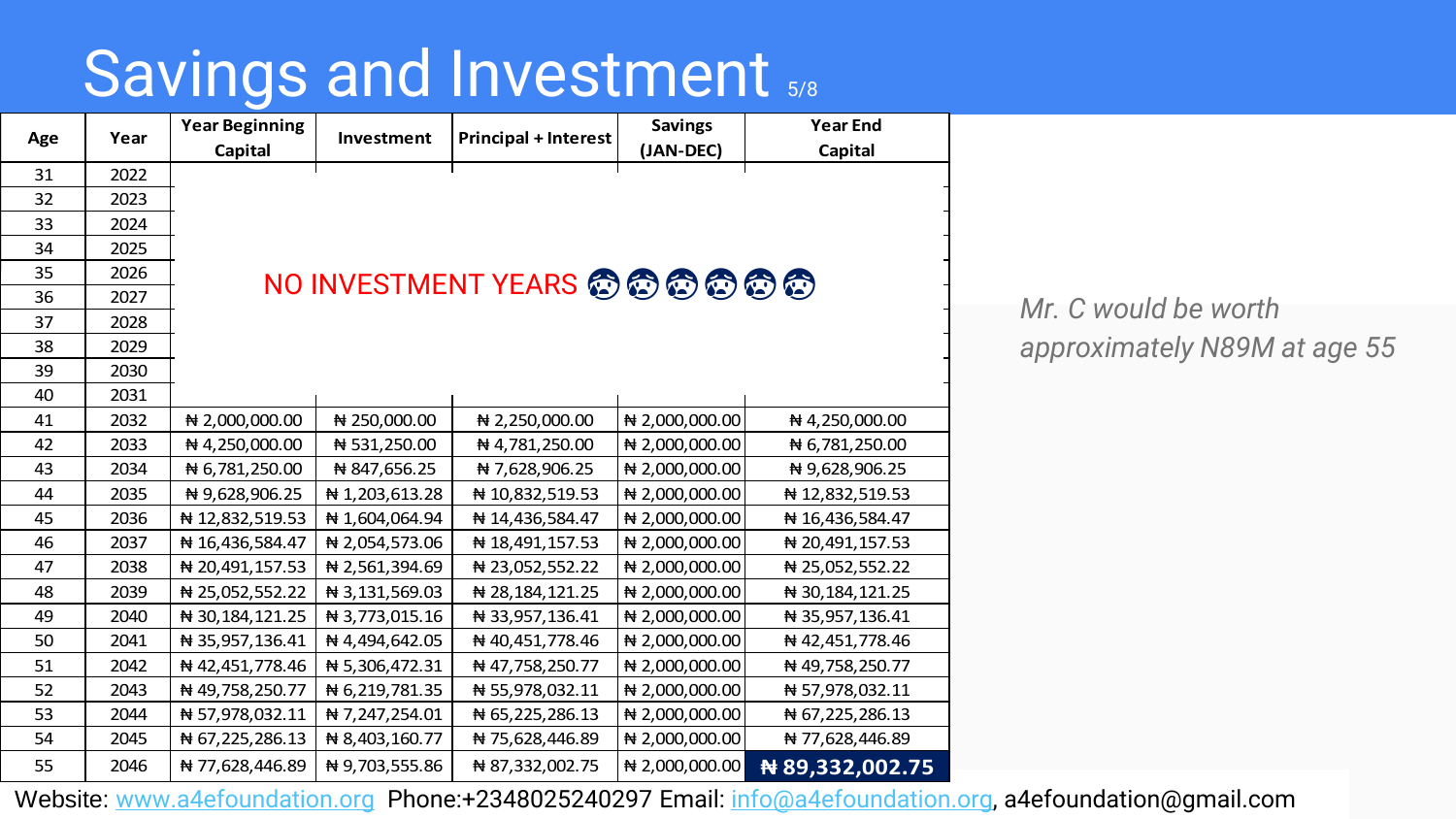### Savings and Investment 6/8

Why Invest Now and Spend Later?

#### *Discussion*

- Both Mr B and Mr C invested for the same number of years (15).
- Mr C invested (N2M annually) twice the amount Mr B did (N1M annually), so normally he should be worth more than Mr B at retirement (age55 for our case study).
- **However, at retirement, Mr B worth (N145 M) nearly twice the worth of Mr <sup>C</sup> (N89 M). What made the difference?**
- **Mr B decided to" invest now and spend later". Whereas Mr C went with the strategy of" spend now and invest later"**

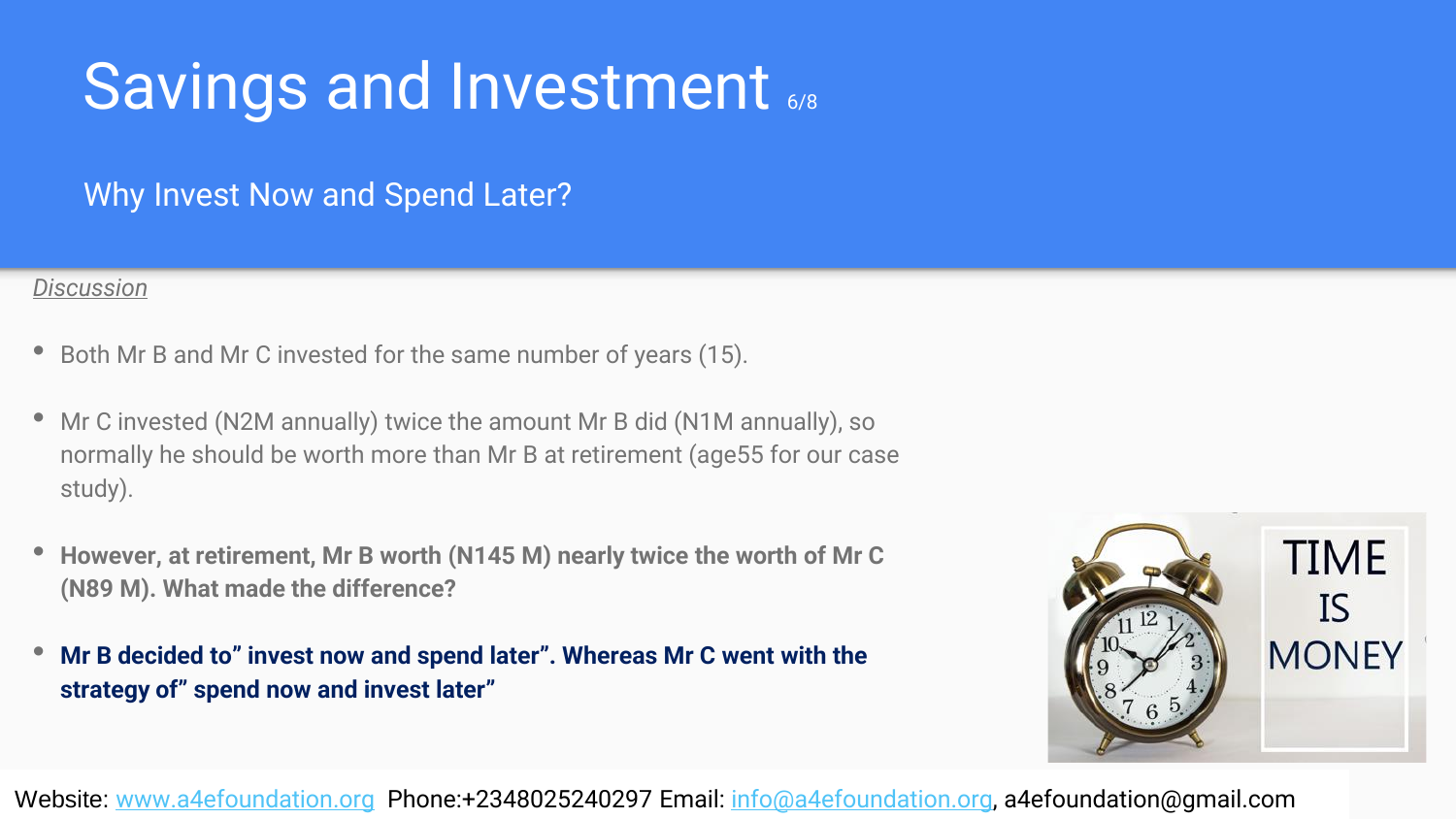# Savings and Investment 7/8

#### Investment Options

Money & Capital Market Instruments

- Fixed Deposits (USD & NGN)
- Bonds (FGN, Corporate, & Euro)
- Treasury Bills (NGN)
- Commercial Papers (NGN)
- Mutual Funds (USD & FGN)
- Stocks/Shares (USD & NGN)

Real Estate

- Land
- Apartment Buildings
- Shopping Malls
- Office Rentals
- Car Parks
- Warehouse
- Event Centers
- Short-term Rental
- Guest House
- REIT (indirect investment)

#### **Others**

- Online Business (Advertising, trading, trainings, e.t.c)
- Agro Business
- Franchise
- **Distributorship**
- Production
- Service Provider
- Import/Export

**Remember you are working against strong tides like 'inflation', 'devaluation' & 'uncertainties'**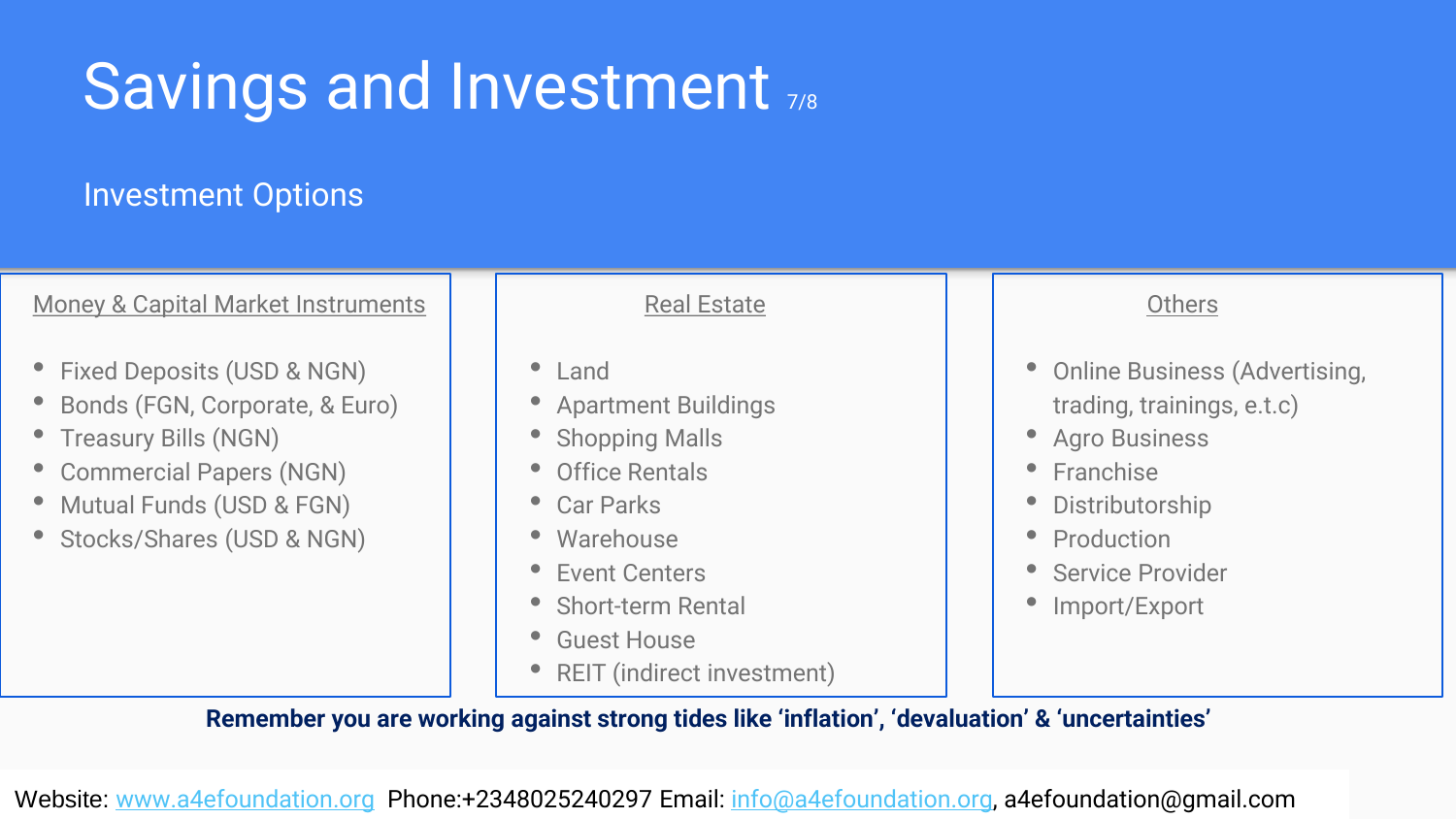### Savings and Investment 8/8

#### **Statistics**



*Source: www.cbn.gov.ng/rates/*

*Source: www.macrotrends.net/countries/NGA/nigeria/inflation-rate-cpi*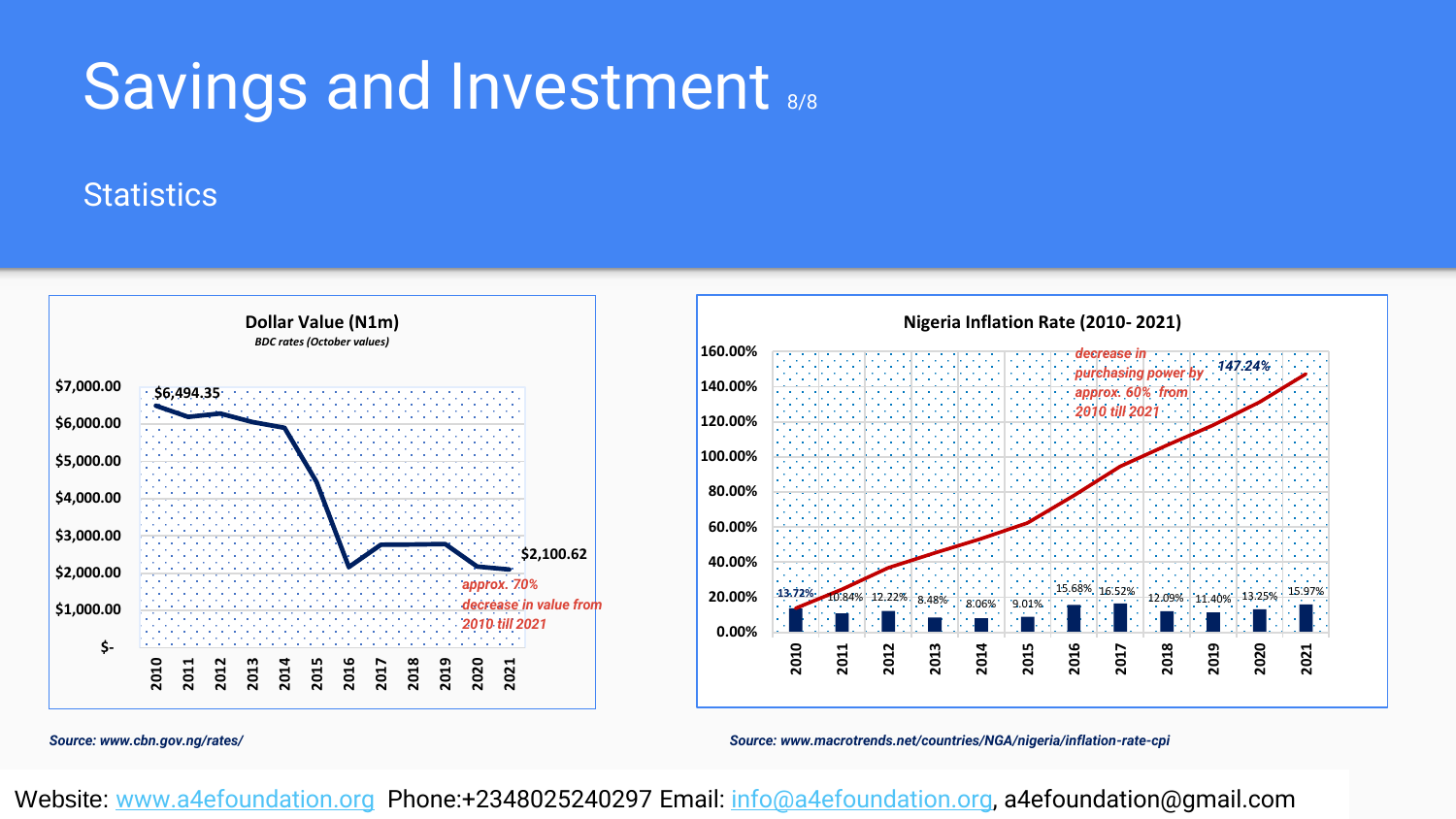

# Thank you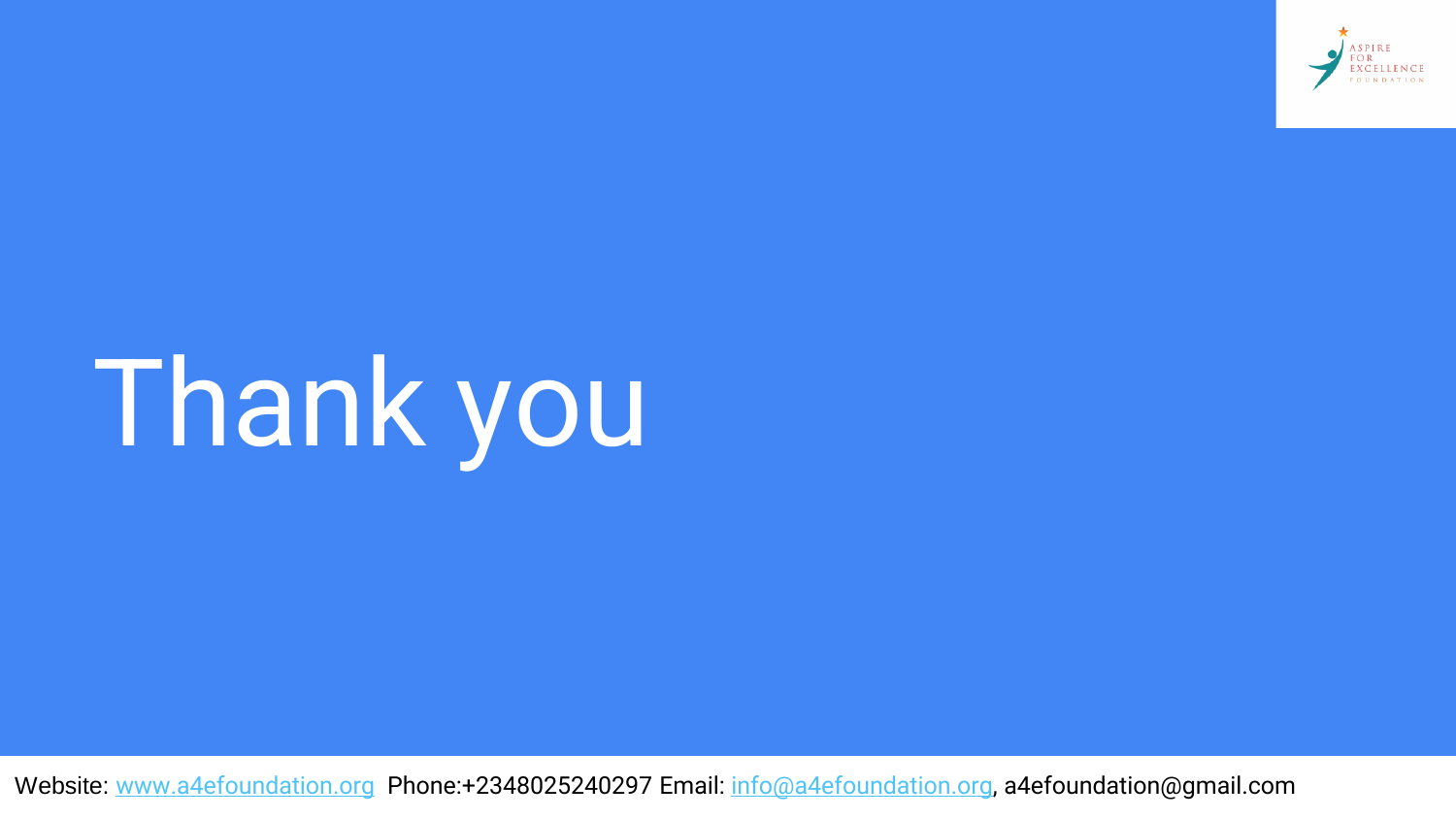### Questions and Answer Session